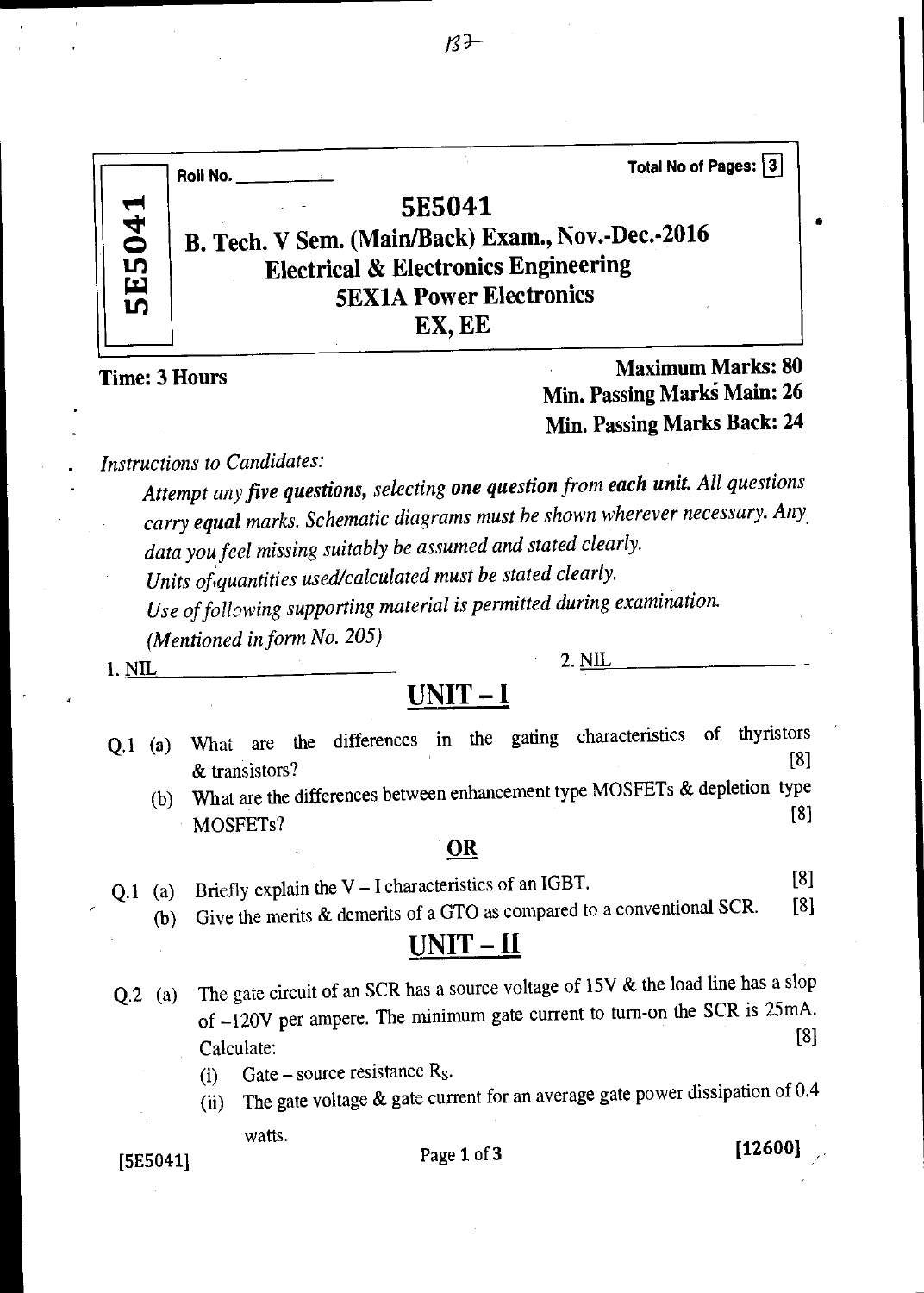(b) What is the purpose of having parallel operation of SCRs? What care must be taken when paralleling the SCRs? [8]

### **OR**

- Q.2 (a) Explain the various types of triggering methods of SCR briefly. Which is the universal method  $\&$  why? [8]
	- (b) What are  $\frac{dv}{dt} \& \frac{di}{dt}$  $\frac{d\mathbf{x}}{dt}$  action of SCRs? What happens if these rating are exceeded? Explain. [8]

## UNIT - III

- Explain with a neat circuit diagram the basic principle of a dual converter. [8] Q.3 (a)
	- For  $3 \phi$  full converter operating from  $3 \phi$ ,  $415/50H<sub>Z</sub>$  supply, determine & plot  $\sum_{n=1}^{\infty}$  (8) (b)
		- (i) Fundamental component of the supply current.

(ii)  $5^{th}$ ,  $7^{th}$ ,  $11^{th}$ , &  $13^{th}$  harmonics for  $\alpha = 0^{\circ}$ ,  $30^{\circ}$ ,  $60^{\circ}$ ,  $90^{\circ}$ ,  $120^{\circ}$ ,  $150^{\circ}$ .

Assume large inductive load with  $R_L = 10 \Omega$ .

### **OR**

- Q.3 (a) Describe working of a single phase full converter with RLE load through the waveform of supply voltage, load voltage, load current & voltage across thyristor. Also derive expression for load voltage  $\&$  input power factor. [8]
	- (b) A single- phase half- wave controlled converter is operated from a 120V, 50Hz supply. Load resistance R = 10  $\Omega$ . If the average output voltage is 25% of the minimum possible average output voltage, determine: -

(i) Firing angle

- (ii) rms & average output current
- (iii) rms & average SCR current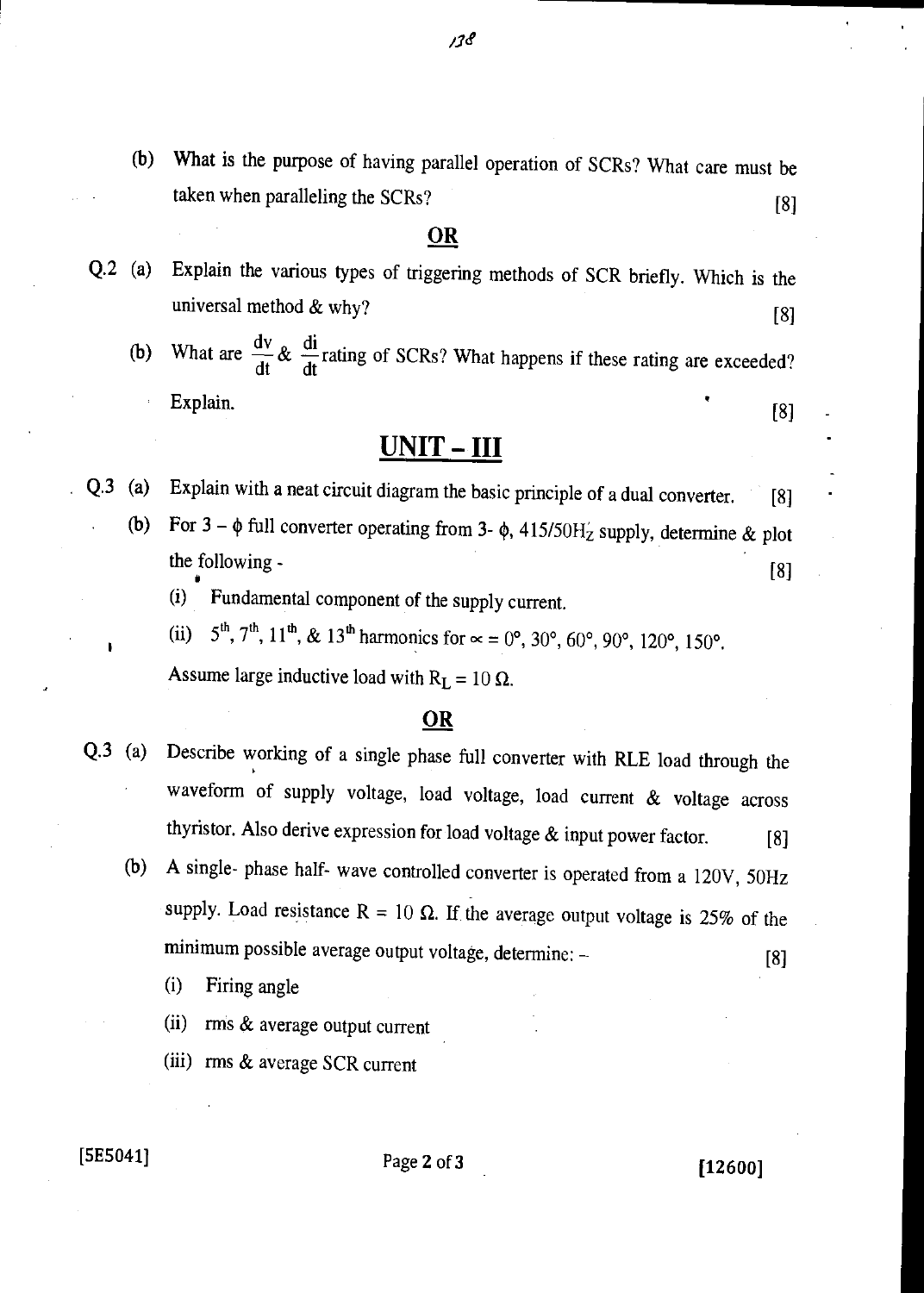## $UNIT - IV$

 $139$ 

- Q.4 (a) Explain with associated waveform, how power factor can be improved with symmetrical angle control scheme. [8]
	- (b) A single-phase semi converter is operated from 200V, 50Hz source. If load resistance R =  $8\Omega$  & source has an inductance of 1.5mH, for an firing angle delay of  $60^{\circ}$ , determine:  $-$  [8]
		- (i) Average output voltage •
		- (ii) The angle of overlap.

### **OR**

- Q.4 (a) Explain in detail the sinusoidal pulse width modulation control scheme for power factor improvement. [8]
	- (b) Describe the working of a single phase semi converter with RL load, through the waveform of supply voltage, load voltage, load current & voltage across thyristor & also derive expression for load voltage & input power factor. [8]

## $UNIT - V$

- Q.5 (a) What is the principle of operation of a step down chopper? [8]
	- (b) A DC chopper circuit connected to a 100V DC source supplies an inductive load having 40mH in series with a resistance of 5 $\Omega$ . A free wheeling diode is placed across the load. The load current varies between the limits of 10A & 12A. Determine the time ratio of the chopper. [8]

### **OR**

- Q.5 (a) Explain multiphase chopper along with relevant circuit diagram & waveform. [8]
	- (b) Explain working principle of type—A chopper along with relevant circuit diagram & waveform. [8]

[5E5041] Page 3 of 3 [12600]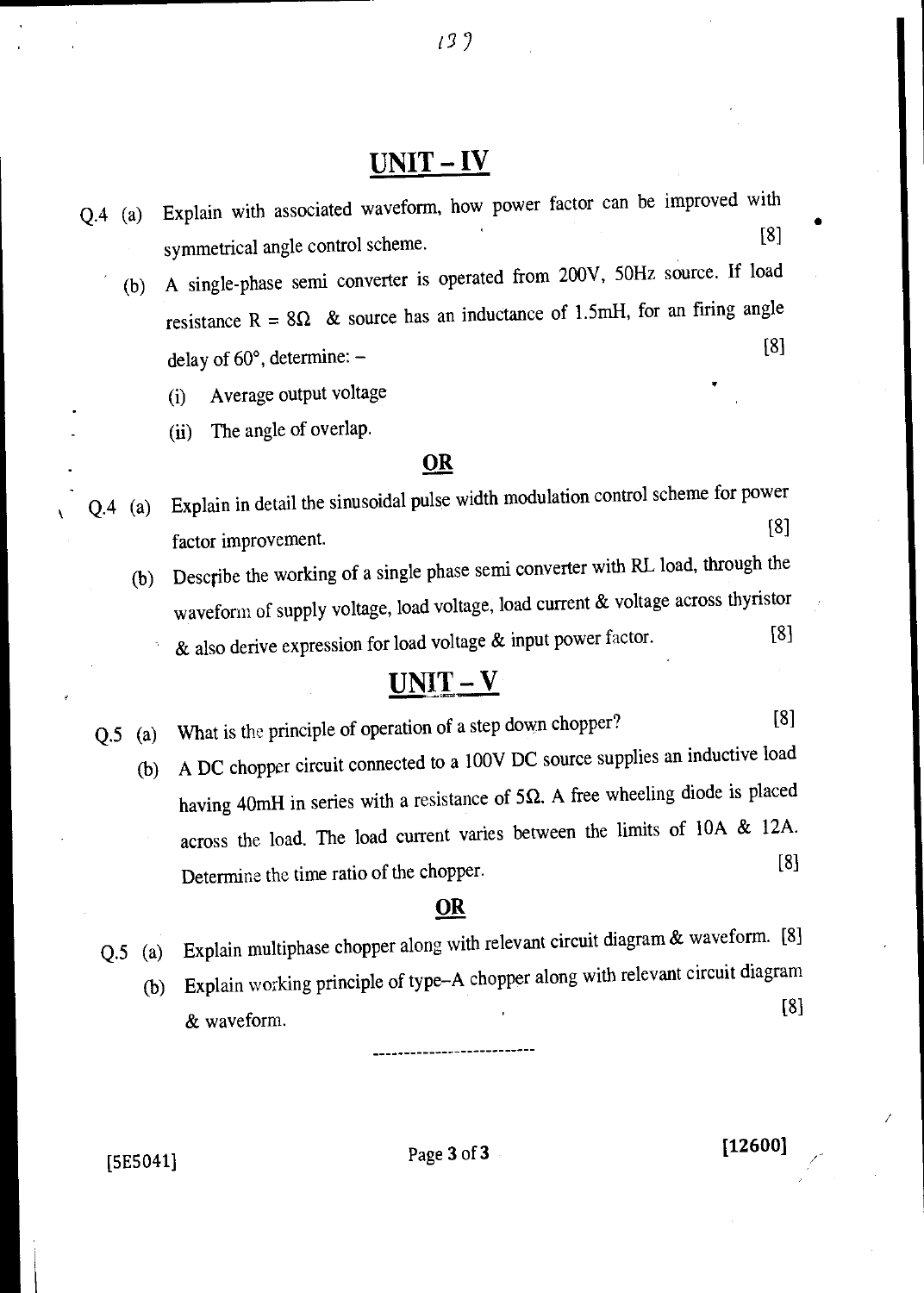|               | Roll No.                                                                                                                                                        | Total No of Pages: 3 |
|---------------|-----------------------------------------------------------------------------------------------------------------------------------------------------------------|----------------------|
| <b>5E5042</b> | <b>5E5042</b><br>B. Tech. V Sem. (Main/Back) Exam., Nov.-Dec.-2016<br><b>Electrical Engineering</b><br><b>5EE2A Microprocessors &amp; Computer Architecture</b> |                      |

**Time: 3 Hours** *Maximum Marks: 80**Maximum Marks: 80* **Min. Passing Marks Main: 26 Min. Passing Marks Back: 24** 

*Instructions to Candidates:* 

Attempt any five questions, selecting one question from each unit. All questions *carry equal marks. Schematic diagrams must be shown wherever necessary. Any data you feel missing suitably be assumed and stated clearly.* 

Units of quantities used/calculated must be stated clearly.

*Use of following supporting material is permitted during examination. (Mentioned in form No. 205)* 

1. NIL 2. NIL

# **UNIT — I**

| $Q.1$ (a) |                                                                                                                                                                                                                                                                                                                                                                                                                                                                                                   |  |                                                                                                                                                                                                                                                                                                                                                                                                                                                                                                                                                                                                       |
|-----------|---------------------------------------------------------------------------------------------------------------------------------------------------------------------------------------------------------------------------------------------------------------------------------------------------------------------------------------------------------------------------------------------------------------------------------------------------------------------------------------------------|--|-------------------------------------------------------------------------------------------------------------------------------------------------------------------------------------------------------------------------------------------------------------------------------------------------------------------------------------------------------------------------------------------------------------------------------------------------------------------------------------------------------------------------------------------------------------------------------------------------------|
|           | $\label{eq:2.1} \mathcal{L}(\mathcal{L}(\mathcal{L})) = \mathcal{L}(\mathcal{L}(\mathcal{L})) = \mathcal{L}(\mathcal{L}(\mathcal{L})) = \mathcal{L}(\mathcal{L}(\mathcal{L})) = \mathcal{L}(\mathcal{L}(\mathcal{L})) = \mathcal{L}(\mathcal{L}(\mathcal{L})) = \mathcal{L}(\mathcal{L}(\mathcal{L})) = \mathcal{L}(\mathcal{L}(\mathcal{L})) = \mathcal{L}(\mathcal{L}(\mathcal{L})) = \mathcal{L}(\mathcal{L}(\mathcal{L})) = \mathcal{L}(\mathcal{L}(\mathcal{L})) = \math$<br>and usefulness. |  | [8]                                                                                                                                                                                                                                                                                                                                                                                                                                                                                                                                                                                                   |
|           |                                                                                                                                                                                                                                                                                                                                                                                                                                                                                                   |  | [8]                                                                                                                                                                                                                                                                                                                                                                                                                                                                                                                                                                                                   |
|           |                                                                                                                                                                                                                                                                                                                                                                                                                                                                                                   |  |                                                                                                                                                                                                                                                                                                                                                                                                                                                                                                                                                                                                       |
|           | (ii) Address bus                                                                                                                                                                                                                                                                                                                                                                                                                                                                                  |  |                                                                                                                                                                                                                                                                                                                                                                                                                                                                                                                                                                                                       |
|           |                                                                                                                                                                                                                                                                                                                                                                                                                                                                                                   |  |                                                                                                                                                                                                                                                                                                                                                                                                                                                                                                                                                                                                       |
|           | (iv) Control bus                                                                                                                                                                                                                                                                                                                                                                                                                                                                                  |  |                                                                                                                                                                                                                                                                                                                                                                                                                                                                                                                                                                                                       |
|           |                                                                                                                                                                                                                                                                                                                                                                                                                                                                                                   |  | Explain In detail, 8085 Microprocessor architecture with its working phenomena<br>(b) Explain the following with respect to microprocessor architecture:<br>(i) $CPU$<br>$\label{eq:2.1} \mathcal{L}(\mathcal{A}) = \mathcal{L}(\mathcal{A}) = \mathcal{L}(\mathcal{A}) = \mathcal{L}(\mathcal{A}) = \mathcal{L}(\mathcal{A}) = \mathcal{L}(\mathcal{A})$<br>(iii) <sup>.</sup> Data Bus the first control of the control of the control of the control of the control of the control of the control of the control of the control of the control of the control of the control of the control of the |

 $[5E5042]$  Page 1 of 3 [10220]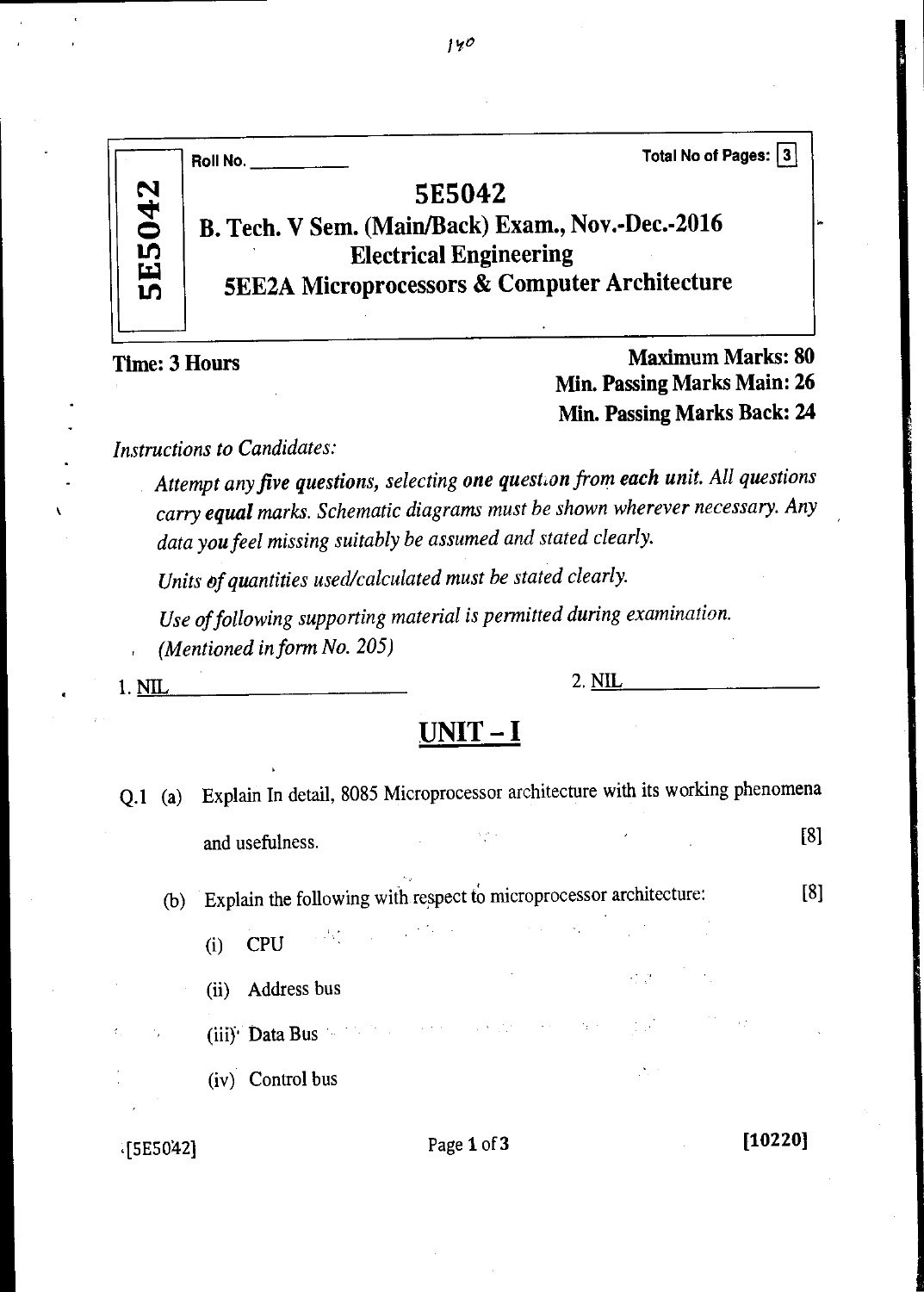| Q <sub>1</sub> | (a) | Describe by help of a suitable diagram the pin definitions of 8085.              | [8]      |
|----------------|-----|----------------------------------------------------------------------------------|----------|
|                | (b) | What are peripheral devices? Also explain the concept of memory organization     |          |
|                |     | for microprocessor.                                                              | [8]      |
|                |     | $UNIT - II$                                                                      |          |
| Q.2            | (a) | Explain various instruction clarification for 8085 microprocessor.               | [8]      |
|                | (b) | ٠<br>Explain Instruction & opcode formats for 8085.                              | [8]      |
|                |     | <u>OR</u>                                                                        |          |
| Q <sub>2</sub> | (a) | Draw the flow chart and write instruction to multiply two 8-bit numbers.         | [8]      |
|                | (b) | Write short note on counter & time delay.                                        | [8]      |
|                |     | ł<br>$UNIT - III$                                                                |          |
| Q.3            | (a) | With the help of a suitable block diagram explain the interfacing of 8255 chips, |          |
|                |     | and its application.                                                             | [8]      |
|                | (b) | Explain the utilization and interference techniques of 8259.                     | [8]      |
|                |     | <b>OR</b>                                                                        |          |
| Q <sub>3</sub> | (a) | Explain the concept of keyboard interfacing for 8279.                            | [8]      |
|                | (b) | By help of suitable diagram explain the concept of A/D conversion' in 8279.      | [8]      |
|                |     | $UNIT - IV$                                                                      |          |
| Q.4            | (a) | Explain the architecture of Intel 8086 and explain its bus interface unit $\&$   |          |
|                |     | execution unit.                                                                  | [8]      |
|                | (b) | For 8086, microprocessor architecture explain the memory addressing $\&$ memory  |          |
|                |     | segmentation.                                                                    | $^{[8]}$ |

 $\overline{1}$ 

Í

# [5E5042] Page **2 of 3 [10220]**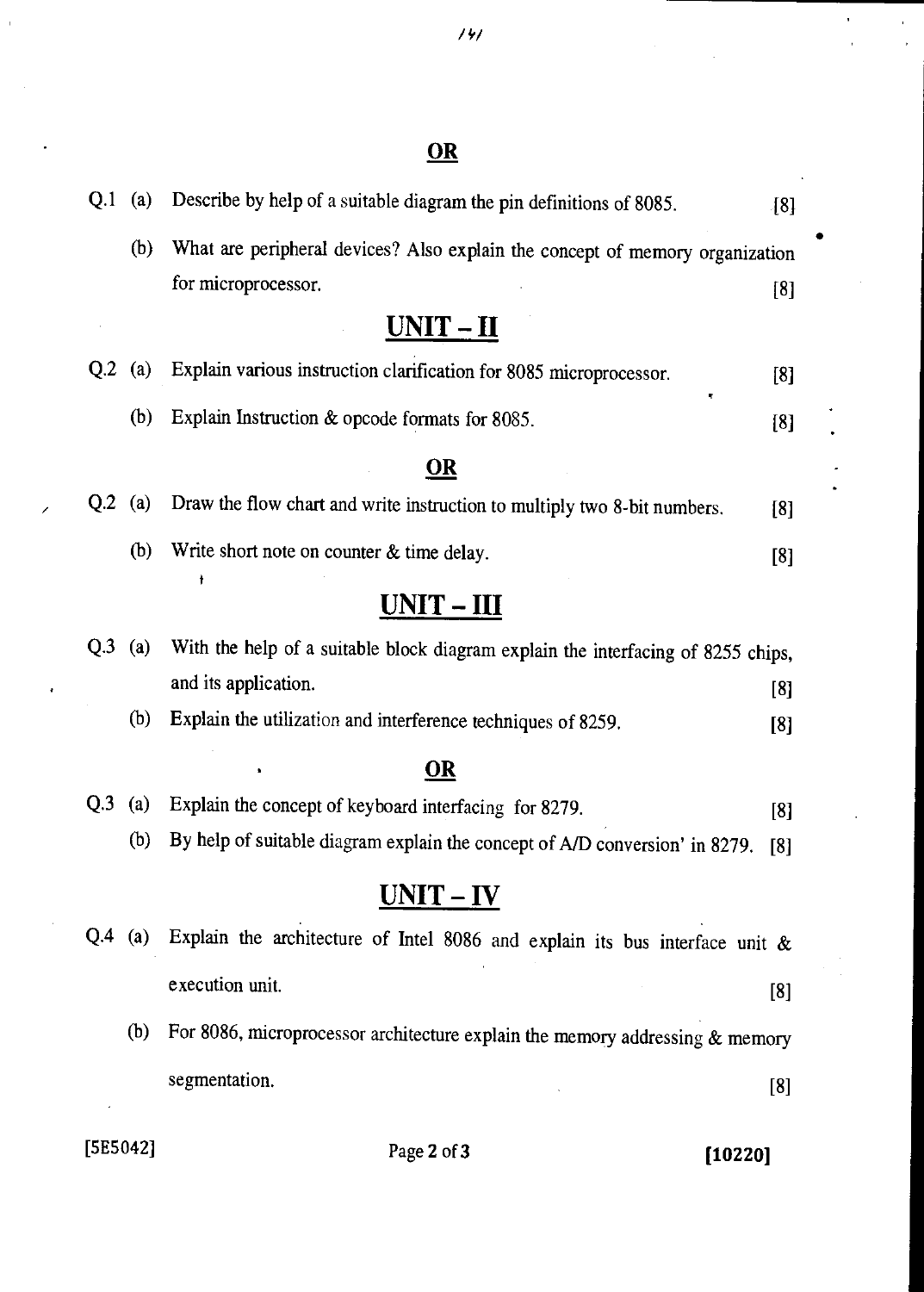| (a)       | With reference to instruction set of 8086 explain addressing mode $\alpha$ processor |            |
|-----------|--------------------------------------------------------------------------------------|------------|
|           | control.                                                                             | [8]        |
| (b)       | Explain hardware & software interrupts & response of 8086.                           | [8]        |
|           | $UNIT - V$                                                                           |            |
| $Q.5$ (a) | Explain the Basic Central Processing Unit with help of diagram. Also explain its     |            |
|           | need & application.                                                                  | [8]        |
| (b)       | Explain the following type of memory -                                               | [8]        |
|           | Static & Dynamic memory.<br>(i)                                                      |            |
|           | Primary & Secondary memory.<br>(ii)                                                  |            |
|           | <u>OR</u>                                                                            |            |
| Q.5       | Explain ROM architecture and different type of ROM in detail.                        | [8]        |
|           | Write short note on:                                                                 | [8]        |
|           |                                                                                      | (a)<br>(b) |

- (i) SDRAM, RDRAM
- (ii) Hash & cache memory

[5E5042] Page 3 of 3 [10220]

 $\bar{\rm t}$ 

 $\overline{\mathbf{r}}$ 

------------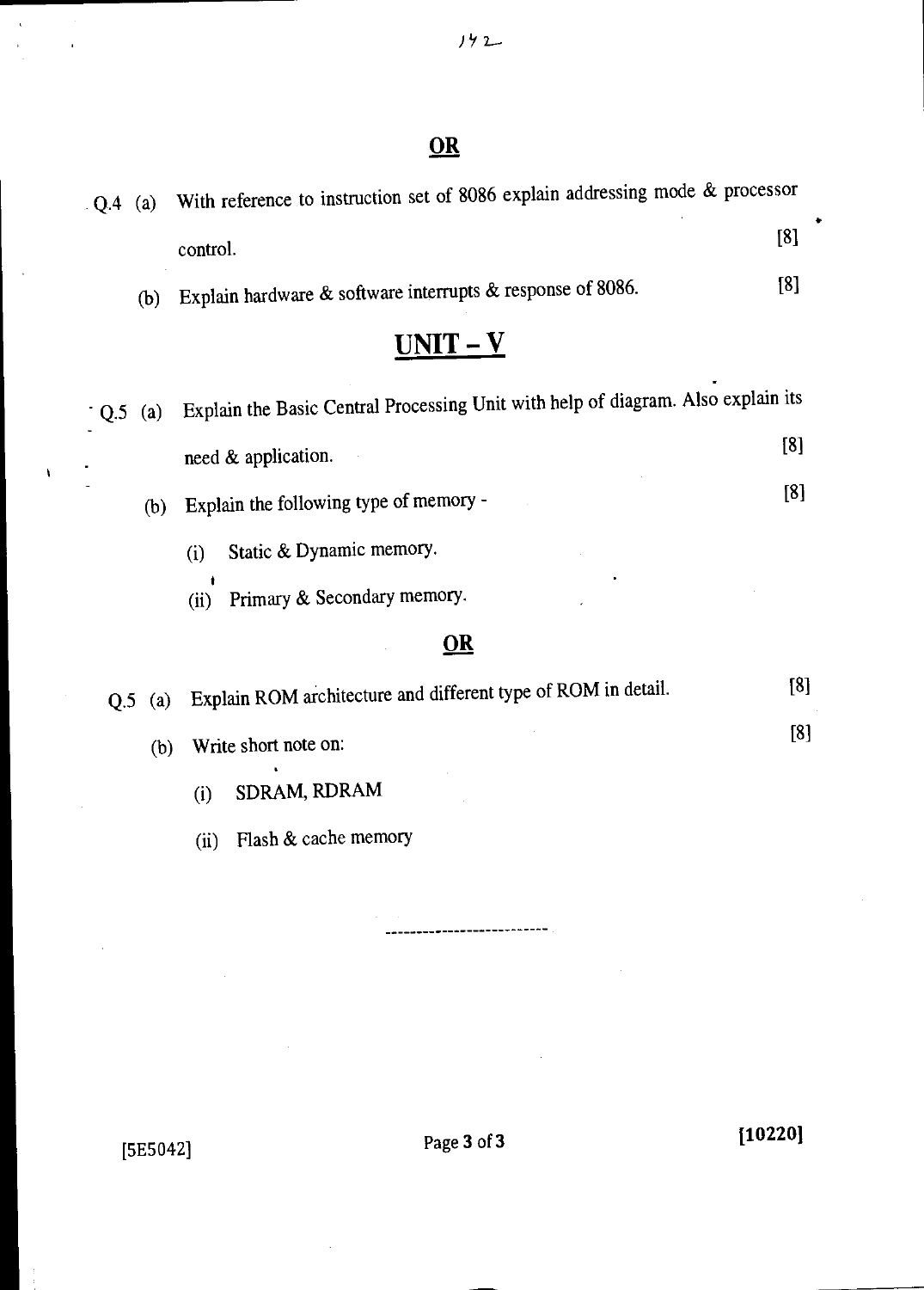|            | Total No of Pages: [4]<br>Roll No.                                                                                           |  |
|------------|------------------------------------------------------------------------------------------------------------------------------|--|
| E5043<br>ທ | 5E5043<br>B. Tech. V Sem. (Main/Back) Exam., Nov.-Dec.-2016<br><b>Electrical Engineering</b><br><b>5EE3A Control Systems</b> |  |

**Time: 3 Hours Maximum Marks: 80 Min. Passing Marks: 26** 

*Instructions to Candidates:* 

Attempt any five questions, selecting one question from each unit. All questions *carry equal marks. Schematic diagrams must be shown wherever necessary. Any data you feel missing suitably be assumed and stated clearly.* 

*Units of quantities used/calculated must be stated clearly.* 

*Use of following supporting material is permitted during examination. (Mentioned in form No. 205)* 

1. <u>NIL 2. NIL</u>

## **UNIT - I**

Q.1 (a) Determine the pole zero location of the following transfer function. [6]

- (i)  $s_1(t) = e^{-at}$ ; a decaying exponential
- (ii)  $s_2(t) = \cos wt$
- (iii)  $s_3(t) = e^{-at} \cos wt$
- (b) Determine system equation of the system shown in figure below. Also draw force — current analogy. [10]

### [5E5043] Page **1** of **4 [12140],.**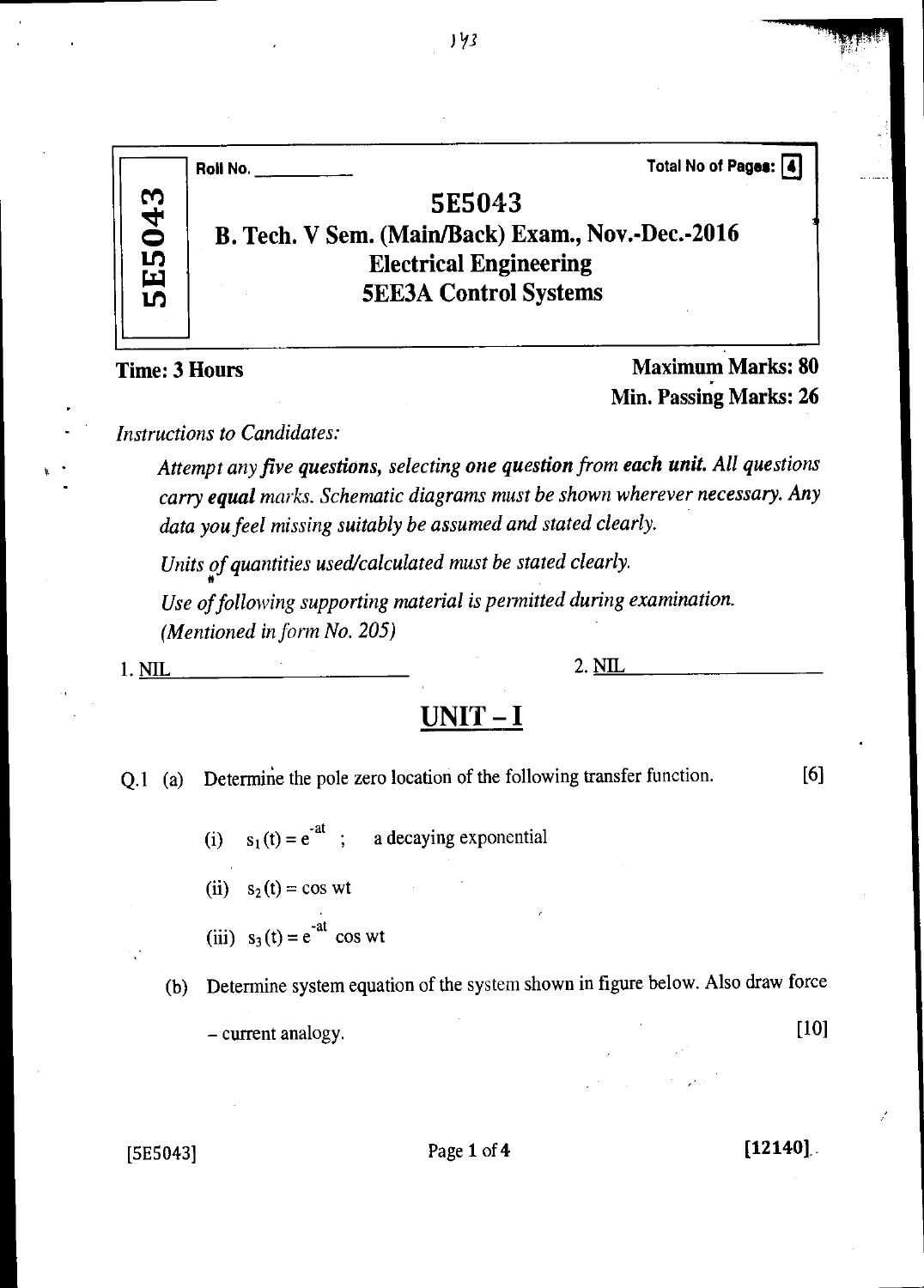

Q.1 (a) Obtain the transfer function of the block diagram shown below using block -<br>diagram reduction technique. [10] diagram reduction technique.



(b) Apply the gain formula to the signal flow graph show in figure to find transfer



 $\pmb{\backslash}$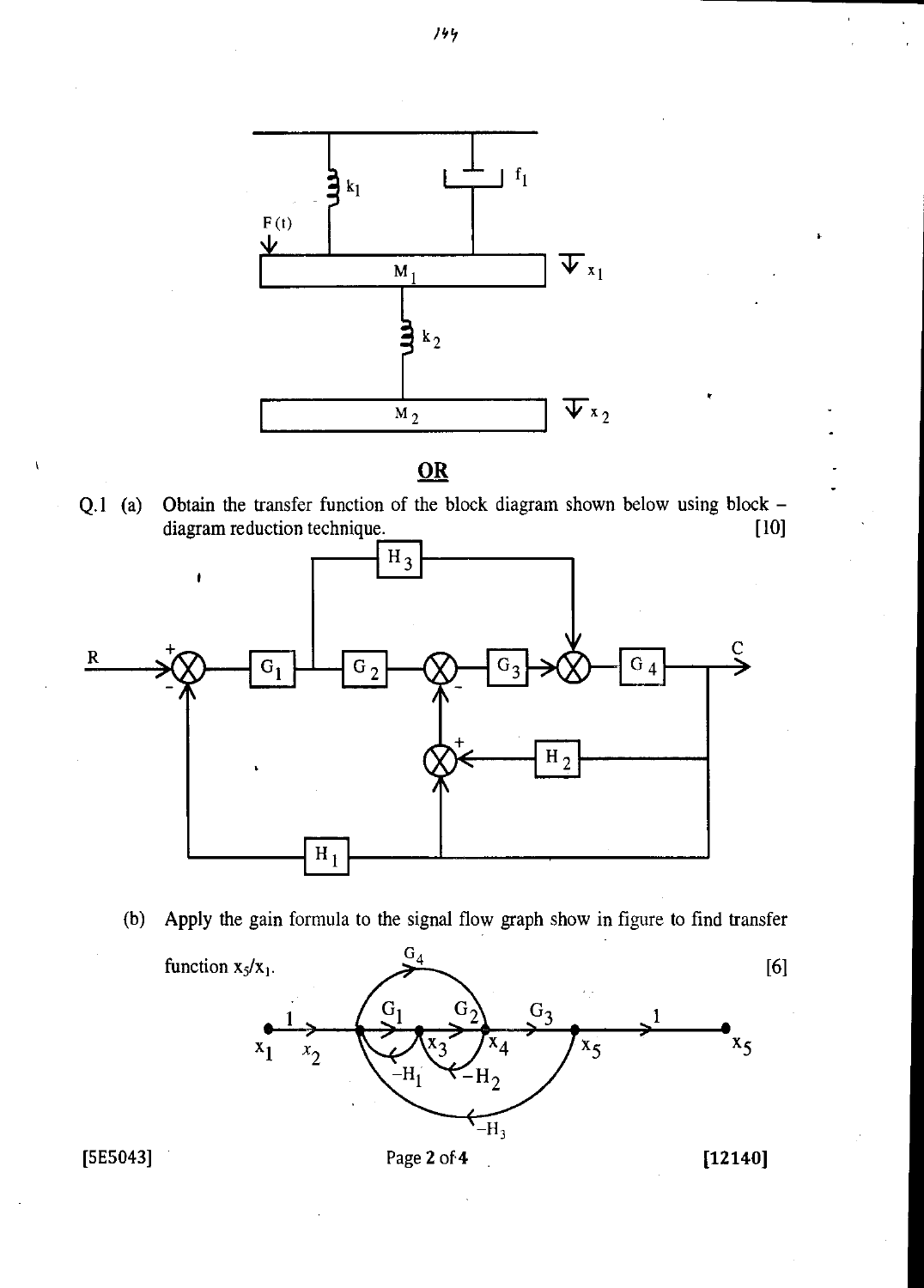## UNIT - II

Q.2 (a) Explain the effect of adding pole and zeros to transfer function. [6] (b) A second order control system is represented by a transfer function given below.  $[10]$  $\Omega$  (s) 1

$$
\frac{Q_0}{T}\frac{(s)}{(s)} = \frac{1}{Js^2 + Fs + K}
$$

Where  $Q_0$  (s) is proportional output and T is the input torque.

A step input 10 N-m is applied to the system and test results are given below:-

- (i) Peak overshoot  $Mp = 6\%$
- (ii) Peak time  $tp = 1$ sec.
- (iii) The steady state output of the system is 0.5 radian.

### **OR**

Q.2 (a) Determine the step, ramp and parabolic error constant of the following unity feedback control system. The open loop transfer function is given by - [6]

$$
G(s) = \frac{50}{S(s^2 + 5s + 50)}
$$

(b) The block diagram of simple servo system is shown below. Find - [10]



(i) The characteristics equation of the system.

(ii) Undamped frequency of oscillation.

(iii) Damped frequency of oscillation.

(iv) Damping ratio.

(v) Maximum overshoot.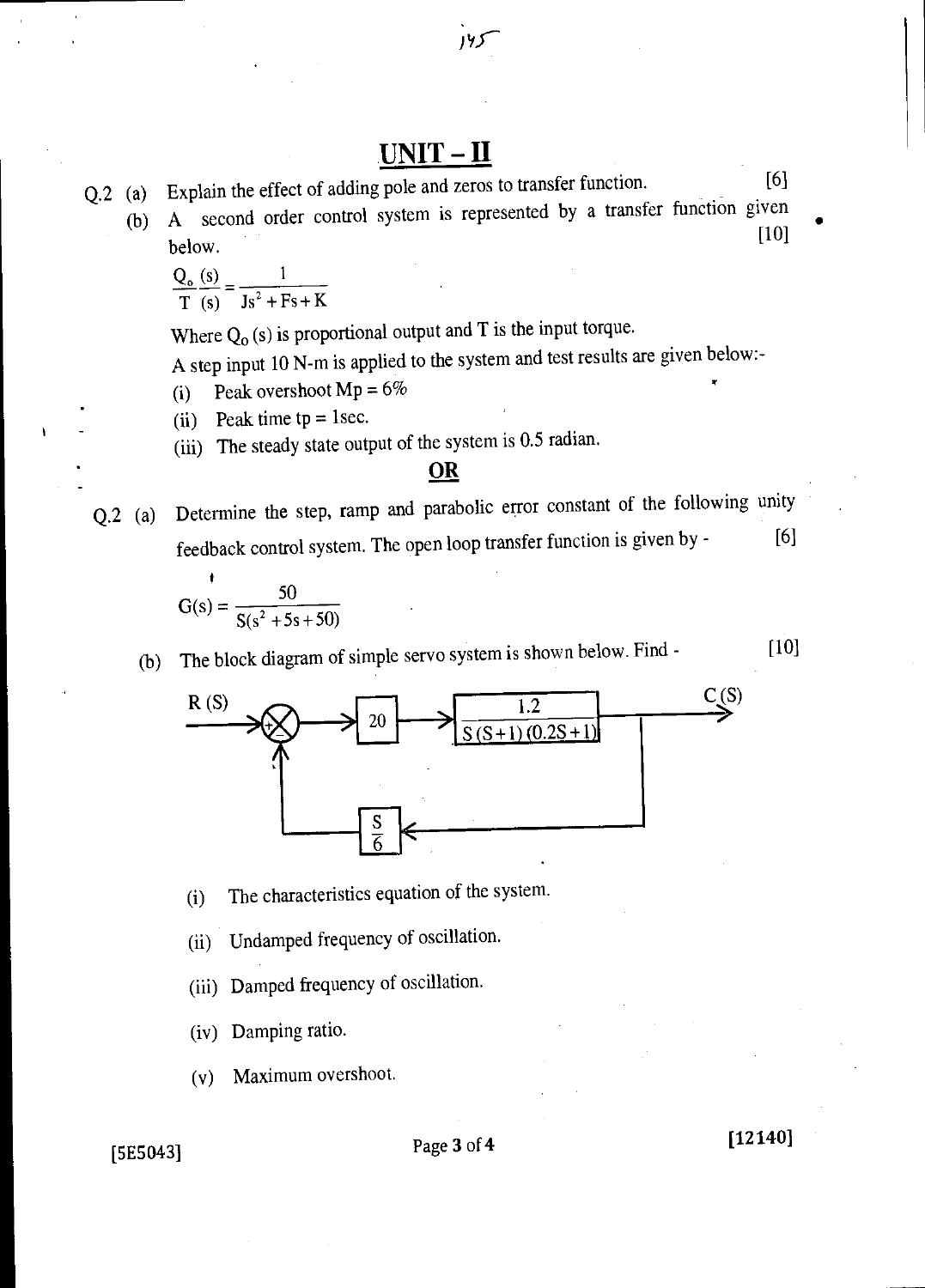# $UNIT - III$ </u>

| (b)<br>characteristic equation is stable or not.<br>$S^4 + 2s^3 + 6s^2 + 8s + 8 = 0$<br>OR<br>Q.3<br>(a)<br>Sketch the root locus with K as a variable parameter of a unity feedback system<br>whose open loop transfer function is - | Using the Routh Criterion check whether the system represented by the following<br>[8] |
|---------------------------------------------------------------------------------------------------------------------------------------------------------------------------------------------------------------------------------------|----------------------------------------------------------------------------------------|
|                                                                                                                                                                                                                                       |                                                                                        |
|                                                                                                                                                                                                                                       |                                                                                        |
|                                                                                                                                                                                                                                       |                                                                                        |
|                                                                                                                                                                                                                                       |                                                                                        |
|                                                                                                                                                                                                                                       |                                                                                        |
|                                                                                                                                                                                                                                       | $[10]$                                                                                 |
| G (s) = $\frac{k(s+2)}{s^2+2s+3}$                                                                                                                                                                                                     |                                                                                        |
|                                                                                                                                                                                                                                       |                                                                                        |
| (b)<br>Determine the range of valve of K for the system to be stable -                                                                                                                                                                | [6]                                                                                    |
| $s^4$ + 4s <sup>3</sup> + 13s <sup>2</sup> + 36s + K = 0                                                                                                                                                                              |                                                                                        |
| $UNIT - IV$                                                                                                                                                                                                                           |                                                                                        |
| $Q.4$ (a)<br>Draw the Nyquist plot for a system having                                                                                                                                                                                | $[10]$                                                                                 |
| G(s) H (s) = $\frac{s+4}{(s+1)(s-1)}$                                                                                                                                                                                                 |                                                                                        |
|                                                                                                                                                                                                                                       |                                                                                        |
| Use Nyquist criterion to determine the system stability.                                                                                                                                                                              |                                                                                        |
| $Q.4$ (b)<br>Explain co-relation between time and frequency response.                                                                                                                                                                 | [6]                                                                                    |
| <u>OR</u>                                                                                                                                                                                                                             |                                                                                        |
| Q.4 Draw the bode plot for the transfer function -                                                                                                                                                                                    | $[16]$                                                                                 |
| $G(s) = \frac{50}{s(1+0.25s)(1+0.1s)}$                                                                                                                                                                                                |                                                                                        |
| From the plot determine gain margin and phase margin.                                                                                                                                                                                 |                                                                                        |
| $UNIT - V$                                                                                                                                                                                                                            |                                                                                        |
| Q.5<br>(a) Derive the formula for steady state error $(e_{ss})$ of P. I. Control                                                                                                                                                      | [8]                                                                                    |
| (b)<br>Write down the merits and demerits of Phase-Lag-Lead Compensation.                                                                                                                                                             | [8]                                                                                    |
| <u>OR</u>                                                                                                                                                                                                                             |                                                                                        |
| Compensate the system with the Open Loop Transfer Function -<br>Q <sub>.5</sub>                                                                                                                                                       | $[16]$                                                                                 |
| $G_f(s) = \frac{k}{s(s+1)(s+5)}$                                                                                                                                                                                                      |                                                                                        |
| to meet following specification:-                                                                                                                                                                                                     |                                                                                        |
|                                                                                                                                                                                                                                       |                                                                                        |
| (a)                                                                                                                                                                                                                                   |                                                                                        |
| Damping ratio $(\epsilon) = 0.3$<br>Settling time $(t_s) = 12$ sec.<br>(b)                                                                                                                                                            |                                                                                        |
| Velocity error constant $k_v \ge 8 \text{ sec}^{-1}$<br>(c)                                                                                                                                                                           |                                                                                        |

ü

194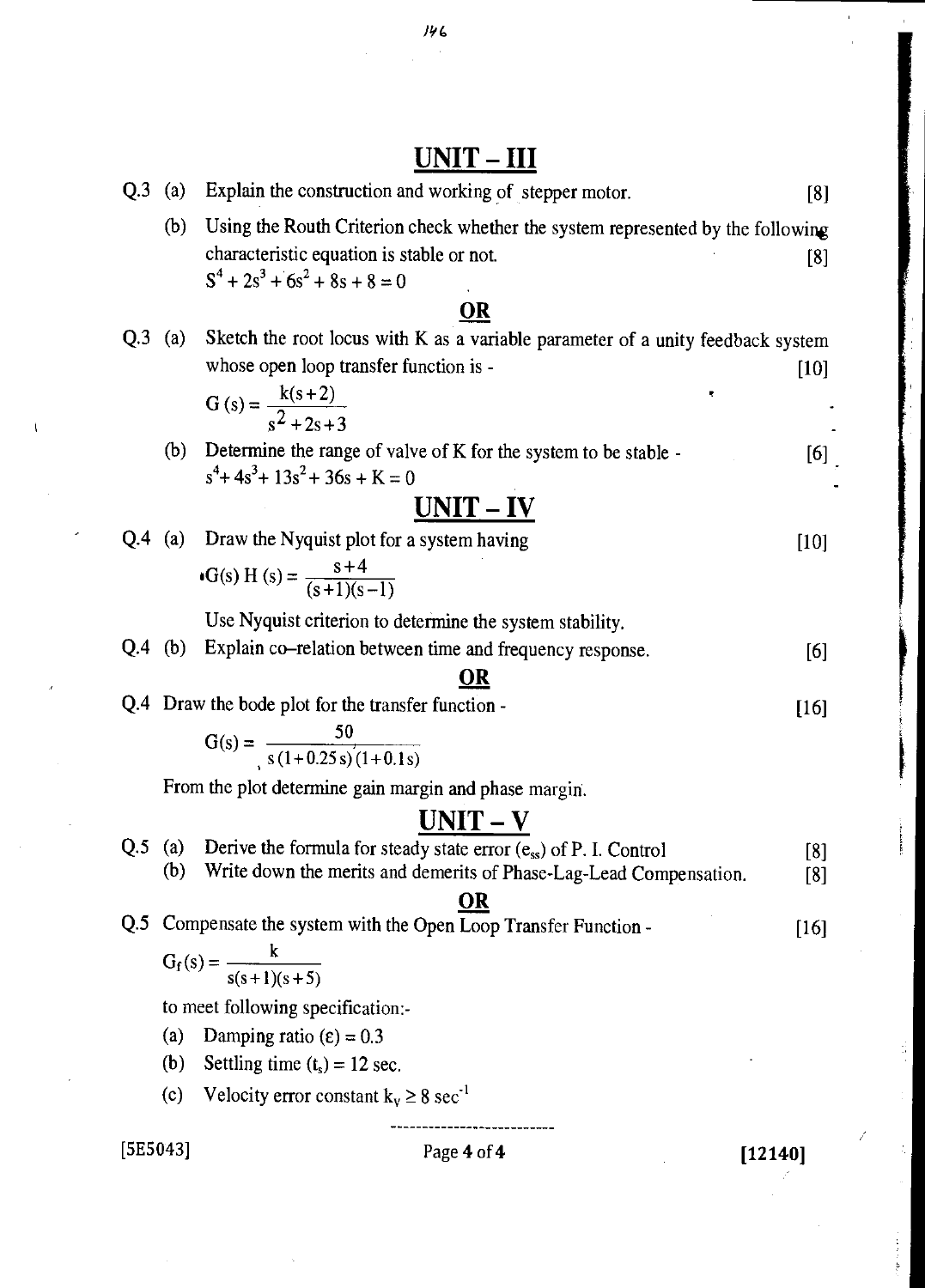

**Time: 3 Hours** *Maximum Marks: 80**Maximum Marks: 80**Maximum Marks: 80**Maximum Marks: 80**Maximum Marks: 80**Maximum Marks: 80**Maximum Marks: 80**Maximum Marks: 80**Maximum Marks: 80**Maximum Marks: 80**Maxi* **MM. Passing Marks Main: 26 Min. Passing Marks Back: 24** 

*Instructions to Candidates:* 

*Attempt any five questions, selecting one question from each unit. All questions carry equal marks. Schematic diagrams must be shown wherever necessary. Any data you feel missing suitably be assumed and stated clearly.* 

Units of quantities used/calculated must be stated clearly.

*Use of following supporting material is permitted during examination. (Mentioned in form No. 205)* 

**1. NIL.** 2. NIL

## **UNIT - I**

- Q.1 (a) What is DBMS? Explain purpose and goals of DBMS and also draw the overall architecture of DBMS and explain its various components. [7]
	- (b) Define the following terms
		- (i) Primary key & Foreign key

(ii) ER Modeling

(iii) Generalization and Aggregation

## [5E5044] Page **1** of **4 [11880]**

[3x3=9]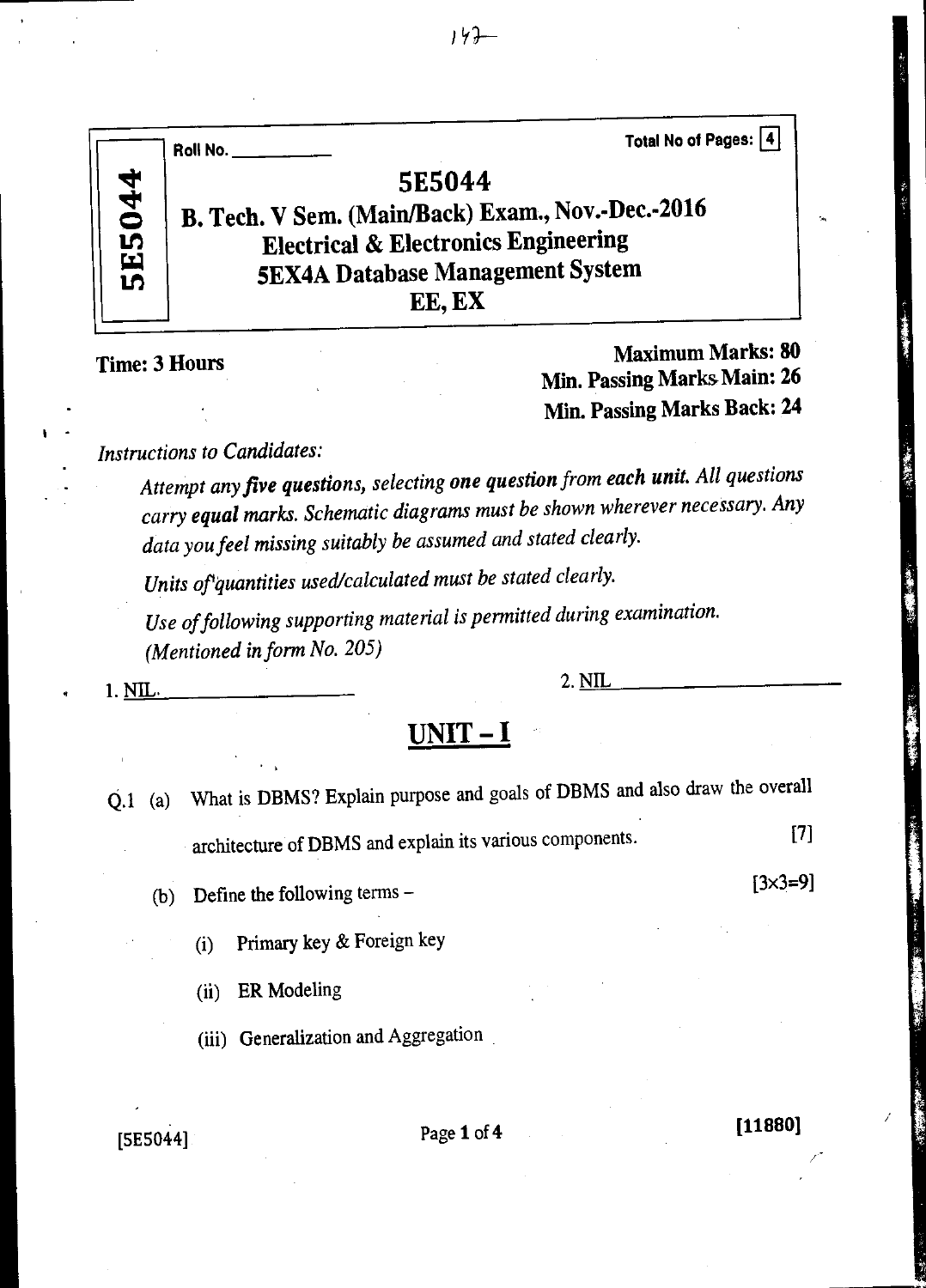- Q.1 (a) Design on E-R diagram for "Tourism" system consisting of Transport, Place, attractions, accommodation, info tourist. Clearly highlight the primary keys and • mapping cardinalities. 171
	- (b) Differentiate between the following
		- (i) Candidate key and super key.
		- (ii) Entity sets, Attributes and Relationship sets.
		- (iii) Ternary Relationship and Aggregation.  $[3 \times 3 = 9]$

## **UNIT-II**

- Q.2 (a) What is Normalization? Explain its need. Define various normal forms with example. [8]
	- (b) Explain the following terms
		- (i) Physical & Logical databases
		- (ii) Relational Algebra and Relational calculus.  $[4 \times 2 = 8]$

### **OR**

- Q.2 (a) How does Boyce Codd normal form differ from 3NF? Why is it considered stronger from 3NF? Also discuss 4NF and 5NF with suitable example. [7]
	- (b) Define the following  $[3 \times 3 = 9]$ 
		- (i) Multivalued Dependency
		- (ii) Functional Dependency
		- (iii) Lossless Decomposition

## [5E5044] Page **2** of **4 [11880]**

*IPP*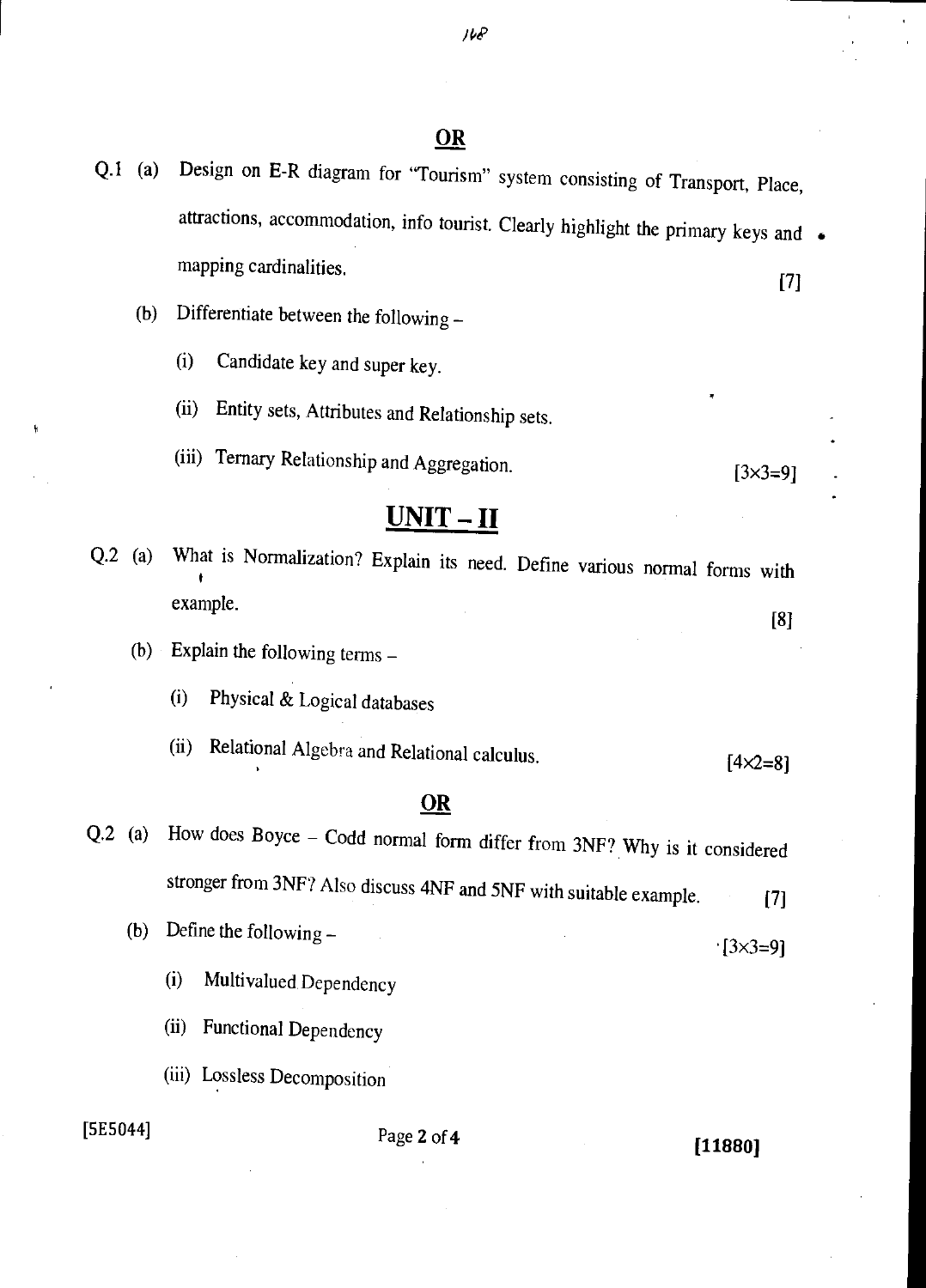## **UNIT - III**

- Q.3 (a) What do you mean by query and sub query? Discuss the various characteristics of SQL and explain five aggregate functions with suitable example. (b) Explain the following — [8] [2x4=8]
	- (i) ORDER BY
	- (ii) GROUP BY
	- (iii) LIKE
	- (iv) EXCEPT

### **OR**

Q.3 (a) What is a view? How a view be used to implement database security? Explain with example. [8]

(b) Explain in detail:  $[4 \times 2 = 8]$ 

- (i) Stored procedures and Triggers
- JDBC and Dynamic SQL  $(ii)$

## **UNIT - IV**

- Q.4 (a) What are the various types of indexes? Explain with examples. [6]
	- (b) What do you mean by schedule in the context of concurrent execution of transactions in RDBMS? Discuss physical data organization in sequential indexed, random and hashed files. [10]

[5E5044] Page 3 of 4 [11880]

*79 1*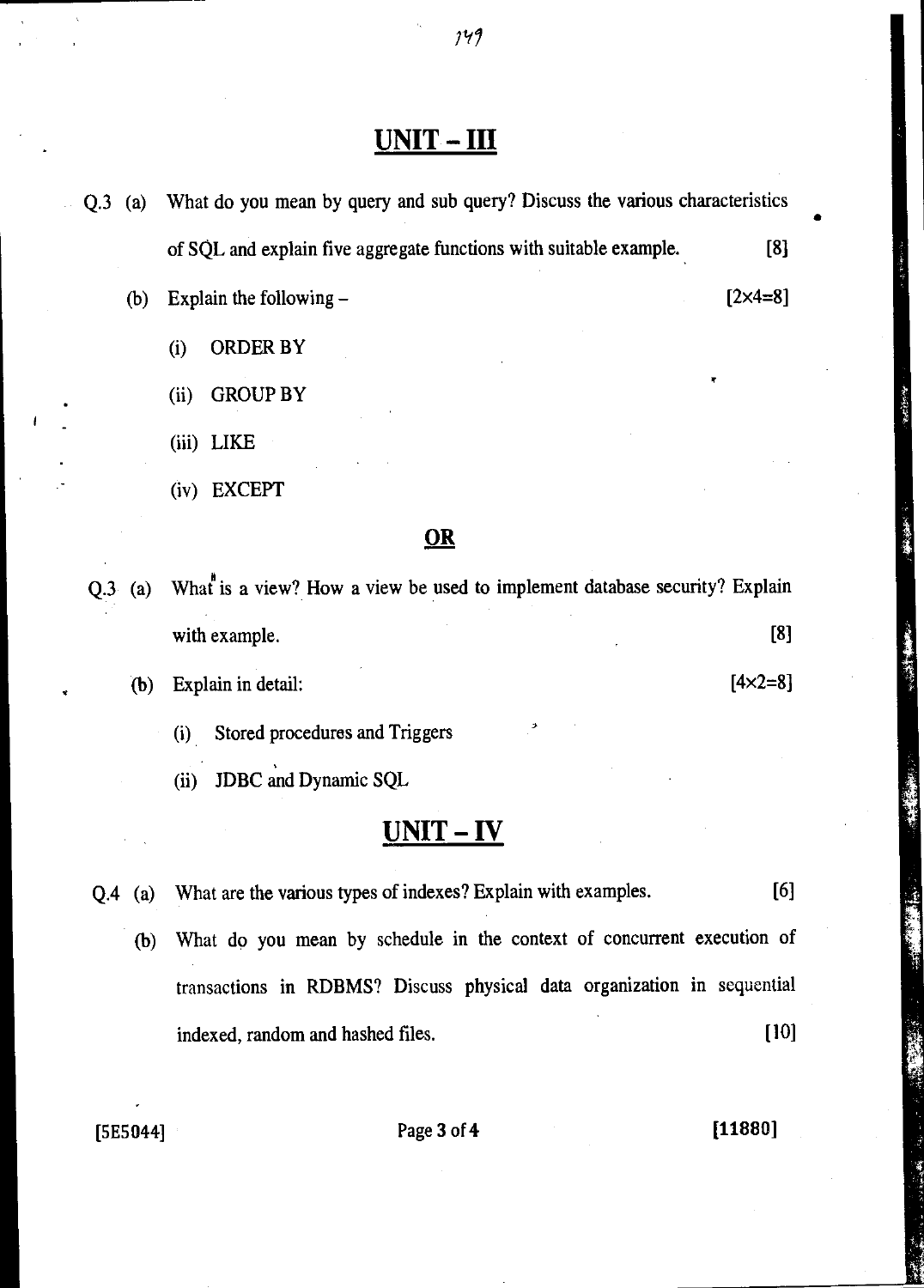$I\subset$ 

## OR

| Q.4            | (a) | What is physical data organization in sequential and how does it work.         | [8] |  |
|----------------|-----|--------------------------------------------------------------------------------|-----|--|
|                | (b) | Explain inverted and multi list structures.                                    | [8] |  |
|                |     | $UNIT - V$                                                                     |     |  |
| Q.5            | (a) | Define transaction management? What are the properties of transaction? Explain |     |  |
|                |     | ٠<br>in detail.                                                                | [8] |  |
|                | (b) | Define Serializability. What are its various types?                            | [8] |  |
|                |     | <u>OR</u>                                                                      |     |  |
| Q <sub>5</sub> | (a) | What is a Deadlock? Explain various techniques of handling deadlocks.          | [8] |  |

• (b) What is concurrency control: Lock based protocol? Explain with example. [8]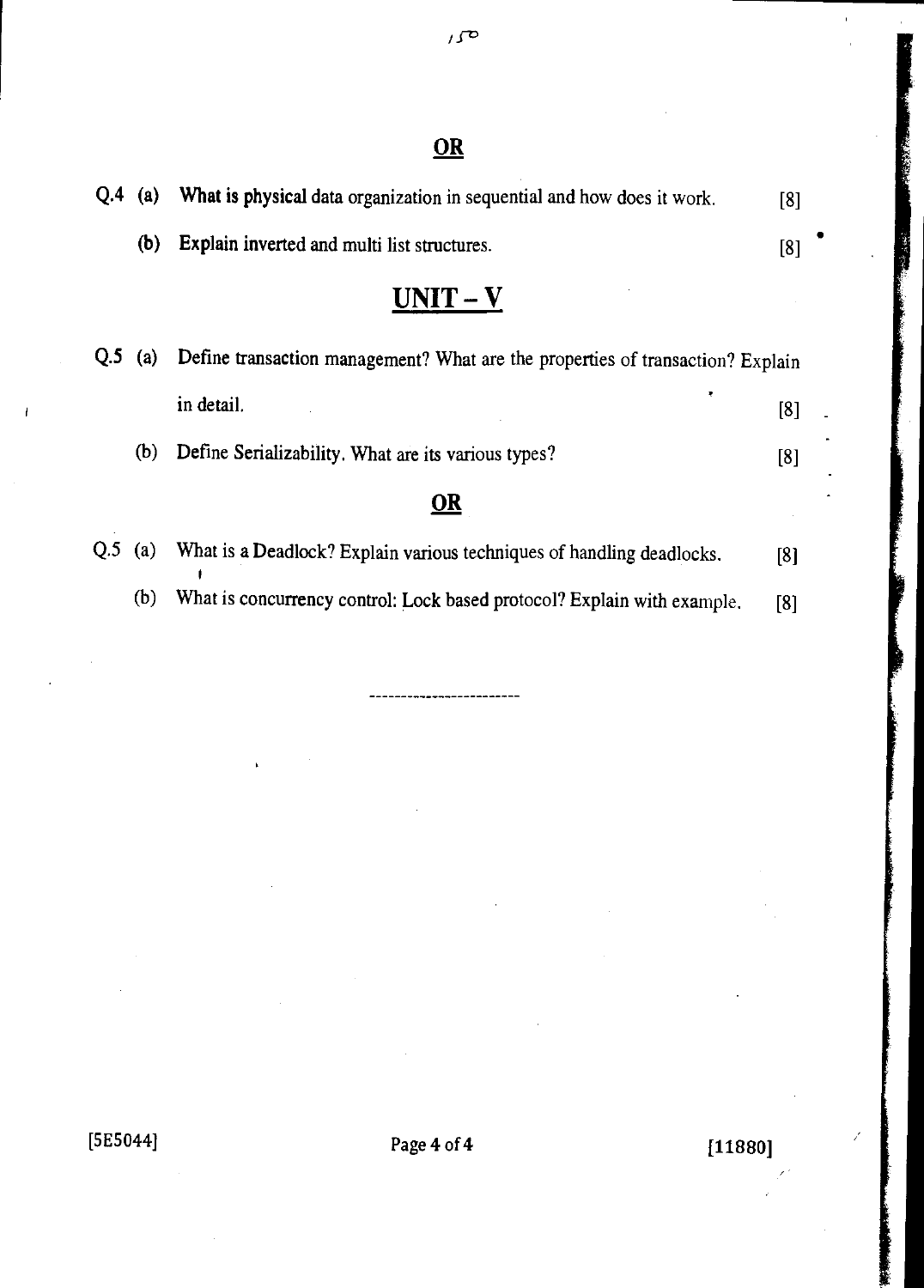|                                           | Total No of Pages: 3<br>Roll No.                                                                                                                                                          |
|-------------------------------------------|-------------------------------------------------------------------------------------------------------------------------------------------------------------------------------------------|
| 045<br>$\overline{\mathbf{D}}$<br>្ត<br>ស | <b>5E5045</b><br>B. Tech. V Sem. (Main/Back) Exam., Nov.-Dec.-2016<br><b>Electrical &amp; Electronics Engineering</b><br><b>5EX5A Transmission &amp; Distribution of Electrical Power</b> |

Time: 3 Hours Maximum Marks: 80 Min. Passing Mark's Main: 26 Min. Passing Marks Back: 24

*Instructions to Candidates:* 

*Attempt any five questions, selecting one question from each unit. All questions carry equal marks. Schematic diagrams must be shown wherever necessary. Any data you feel missing suitably be assumed and stated clearly.* 

*Units of quantities used/calculated must be stated clearly.* 

*Use of following supporting material is permitted during examination. (Mentioned in form No. 205)* 

 $1. NIL$  2.  $NIL$  2.

## **UNIT -1**

- Q.1 (a) What is meant by the terms feeder, distribution and service mains? Why the distribution by A.C. is Considered to be superior to that by D.C.? [8]
	- (b) Prove that the volume of conductor required in a transmission system is inversely proportional to the square of the voltage as well as power factor of the load. State the condition under which this statement is true. [8]

### OR

- Q.1 (a) Compare DC  $2$  wire and DC 3 wire. [6]
	- (b) Explain the radial and ring main distribution system. [10]

## **UNIT - II**

Q.2 (a) Derive an expression for sag of a line supported between two supports of same height. [8]

[5E5045] Page **1** of **3 [11580]**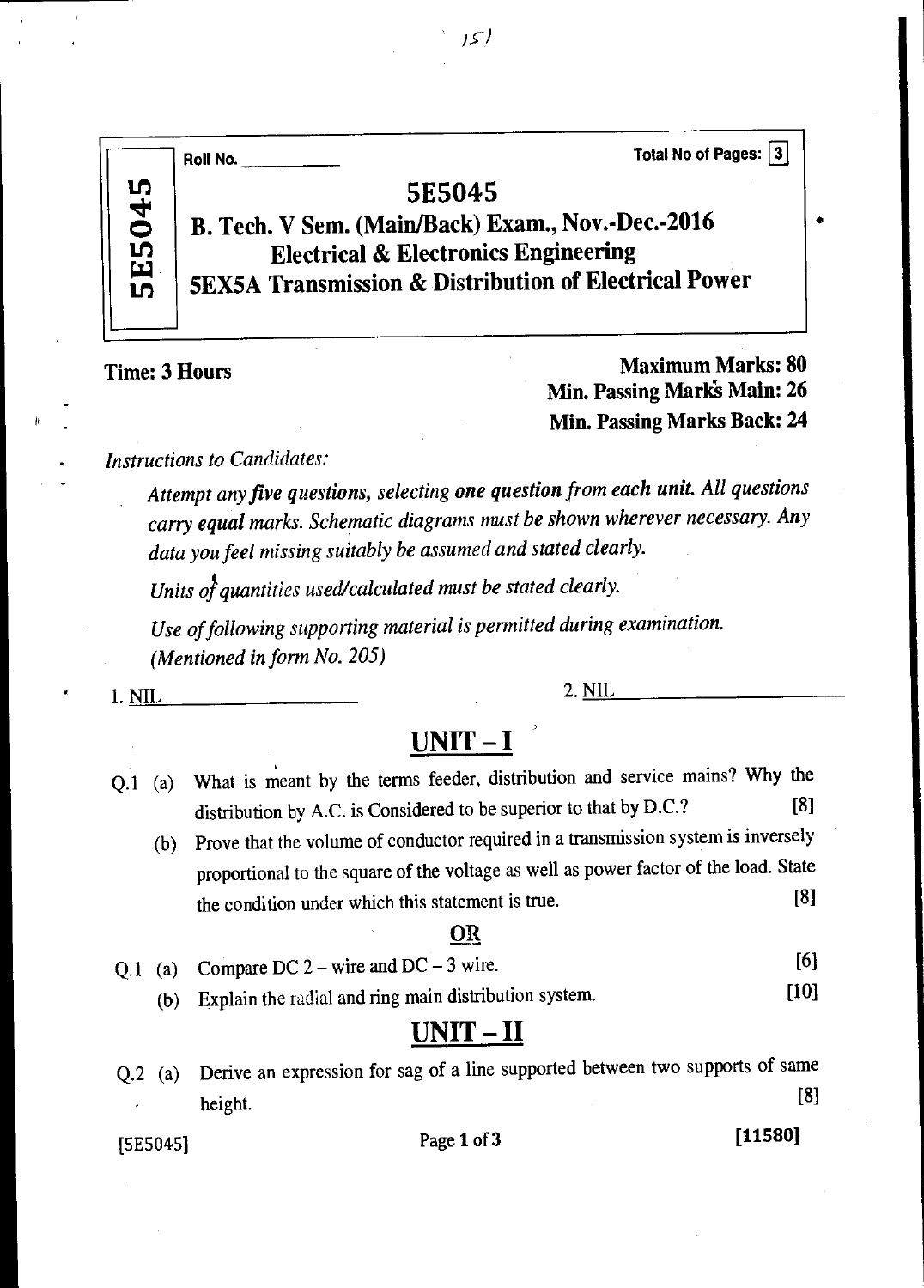(b) What is meant by disruptive critical voltage and visual critical voltage? State the effects of conductor size, spacing and condition of the surface of conductor on what is meant by distiplive efficial voltage and visual efficition voltage? State the effects of conductor size, spacing and condition of the surface of conductor on these voltages. [8]

### **OR**

- Q.2 (a) Explain the necessity and method of preparing "Stringing charts" for over head transmission lines. [8]
	- (b) A transmission line has a span of 150m between level supports. The x sectional area of the conductor is  $1.25 \text{cm}^2$  and weight 100kg per 100m. If the breaking stress is  $4220\text{kg/cm}^2$ , calculate the factor of safety if the sag of the line is 3.5m. Assume a maximum wind pressure of 100kg per sq. meter. [8]

## UNIT - III

- Q.3 (a) Prove that the inductance of a group of parallel wires carrying current can be represented in term of their geometric distance. Explain the meaning of the term "Self g.m.d. and Mutual g.m.d." [8]
	- (b) Explain skin and proximity effects. [8]

### **OR**

- Q.3 (a) Derive the capacitance of a three phase overhead line. [8]
	- (b) Derive an expression for capacitance of three phase transmission line with unsymmetrical spacing. (8)

## UNIT - IV

### Q.4 Explain the following:

(a) Corona power loss

(b) Electric stress between parallel conductors

### **OR**

- Q.4 (a) Derive an expression for the voltage induced in communication lines due to the current in power lines. [8]
	- (b) Find the value of A, B ,C and D in the following approximate methods interns of z and y.  $[8]$ 
		- (i) Nominal  $\pi$  method
		- (ii) Nominal T method

### $[5E5045]$  Page 2 of 3 [11580]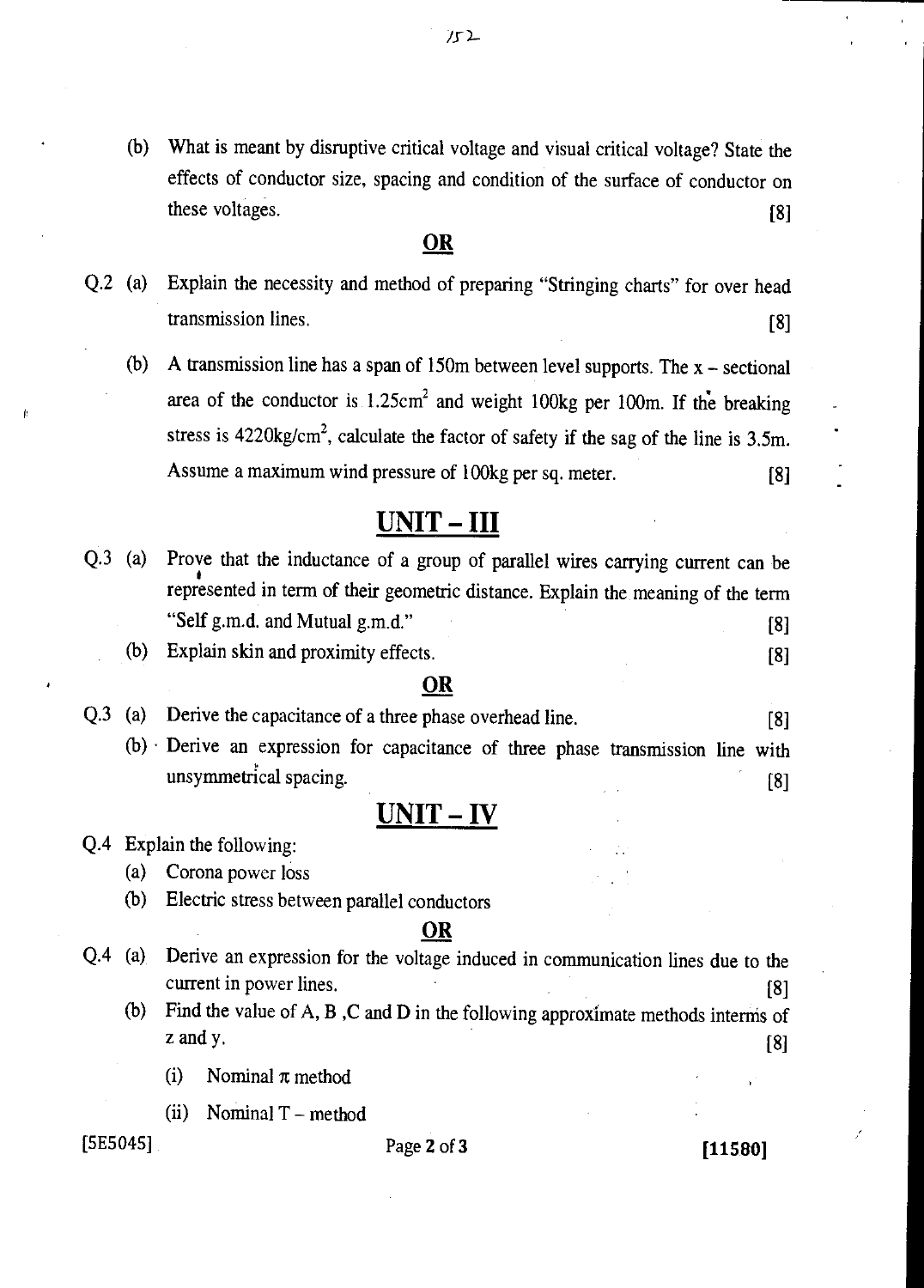## **UNIT - V**

 $153$ 

- Q.5 (a) A single core cable for use in 11kV, 50Hz system has conductor area of 0.645  $cm<sup>2</sup>$  and the internal diameter of sheath is 2.18 cm. The permittivity of the dielectric used in the cable is 3.5. Find the maximum and minimum electrostatic stresses in the cable. [8]
	- (b) Explain any two methods of grading of cables with necessary diagram. [8]

### **OR**

Q.5 Explain the following:

 $[8+8=16]$ 

• (a) Oil filled and Gas filled cables

(b) Insulator resistance and capacitance calculation

[5E5045] Page **3** of **3 [11580]**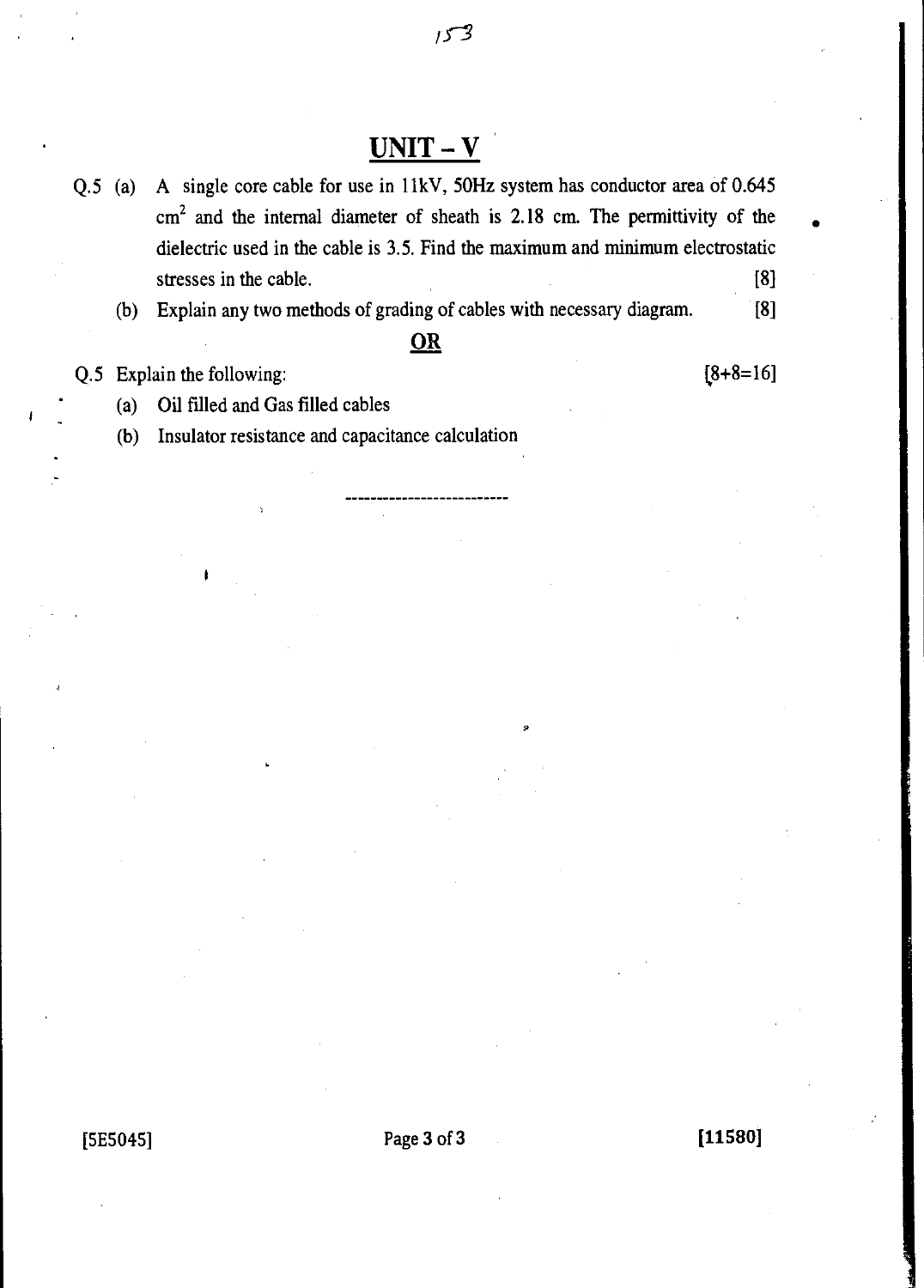|               | Total No of Pages: 3<br>Roll No.                  |
|---------------|---------------------------------------------------|
| <b>5E5047</b> | 5E5047                                            |
|               | B. Tech. V Sem. (Main/Back) Exam., Nov.-Dec.-2016 |
|               | <b>Electrical Engineering</b>                     |
|               | <b>5EE6.2A Principle of Communication System</b>  |
|               | EE, EX                                            |

**Time: 3 Hours Maximum Marks: 80 Min. Passing Marks Main: 26 Min. Passing Marks Back: 24** 

*Instructions to Candidates:* 

*Attempt any five questions, selecting one question from each unit All questions carry equal marks. Schematic diagrams must be shown wherever necessary. Any data you feel missing suitably be assumed and stated clearly.* 

*Units of quantities used/calculated must be stated clearly.* 

*Use of following supporting material is permitted during examination. (Mentioned in form No. 205)* 

 $\blacksquare$  1. NIL 2. NIL 2. NIL

## **UNIT — I**

- Q.1 (a) Derive noise figure in terms of available gain and derive the formula for noise figure of a cascade system. [8]
	- (b) A certain amplifier has input and output resistance of  $50\Omega$  and a noise equivalent bandwidth of 10KHz. When connected to a source and a matched load the net  $\epsilon$ gain is 60dB. If a 50 $\Omega$  resistor at 290 $\rm{°K}$  is connected to the input, the output rms noise voltage across 50 $\Omega$  is 80 $\mu$ V. Determine the equivalent noise temperature of the amplifier. [8] noise voltage across 50 $\Omega$  is 80 $\mu$ V. Determine the equivalent noise temperature of

### **OR**

Q.1 (a) What is meant by noise figure and how can it be calculated for an amplifier or receiver? [8]

[5E5047] Page 1 of 3 [9300]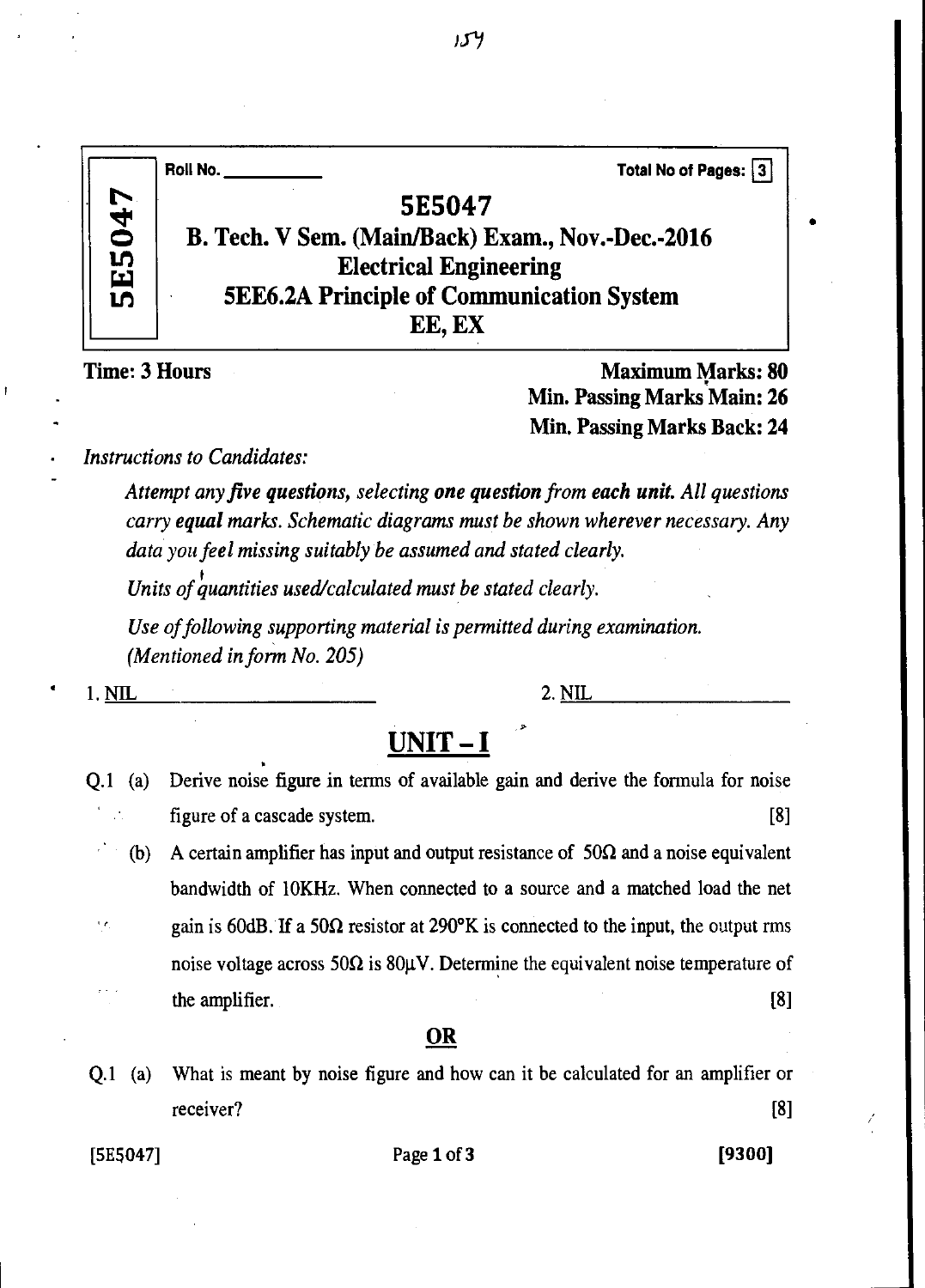(b) Explain the concept of effective noise temperature of a network and equivalent

noise bandwidth. [8]

## **UNIT - II**

- Q.2 (a) Draw the block diagram of phase discriminator method of generating SSB signal. [8]
	- (b) Describe mathematical analysis for coherent detection of baseband signal from  $SSB$  signal.  $[8]$

### OR

- Q.2 (a) With the help of a circuit diagram explain the working of ring modulator for generating a  $DSB - SC$  signal.  $[8]$ 
	- (b) For a modulation coefficient of  $M = 0.2$  and a unmodulated carrier power  $P_c^{\dagger} = 1000W$ , determine - [8]

 $\mathcal{L} = \mathcal{L} \left( \mathcal{L}_{\mathcal{M}} \right)$  .

- (i) Total sideband power
- (ii) Upper sideband power
- (iii) Modulated carrier power
- (iv) Total transmitted power

## **UNIT-III**

Q.3 (a) Describe indirect method of FM generation. Compare it with the direct method.[8] (b) Explain pre-emphasis and de-emphasis in FM broadcasting. [8]

### OR

- Q.3 (a) Explain FM demodulation using PLL using suitable mathematical expression. [8]
	- (b) An angle modulated signal is described by  $x_c(t) = 10 \cos [2\pi (10^6) t] + 0.1 \sin (10^3) \pi t$  [8]
		- (i) Considerly  $x_c$  (t) as a PM signal with  $KP = 10$ , find m(t)
		- (ii) Considerly  $x_c(t)$  as a FM signal with  $Kf = 10\pi$ , find m(t)

 $[5E5047]$  Page 2 of 3 [9300]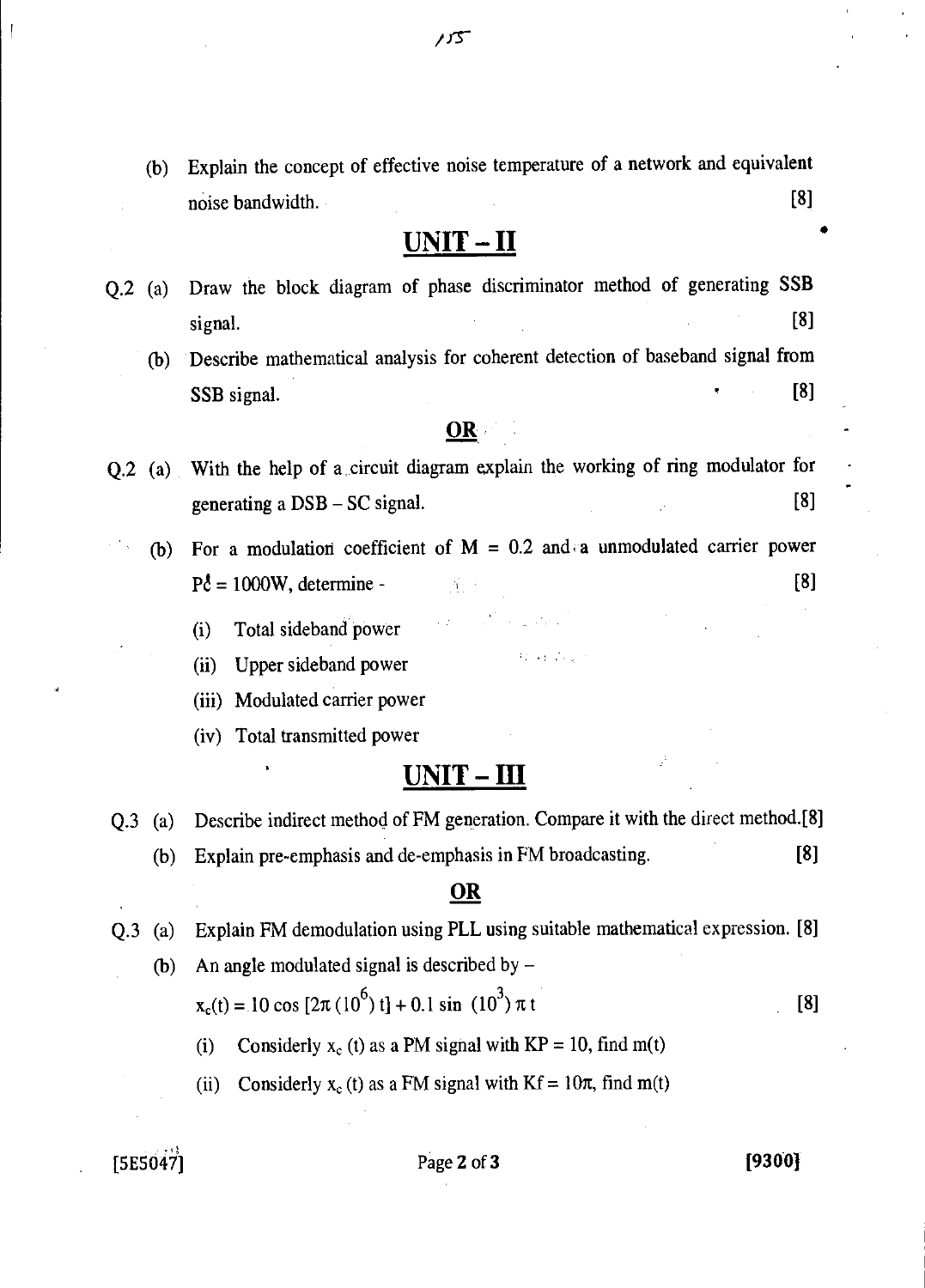# **UNIT -** IV

| O.4                               | (a)               | Describe the function of super heterodyne radio receiver with block diagram. [8]                                                                                                                                                                                                                                                                                                                                                 |     |
|-----------------------------------|-------------------|----------------------------------------------------------------------------------------------------------------------------------------------------------------------------------------------------------------------------------------------------------------------------------------------------------------------------------------------------------------------------------------------------------------------------------|-----|
|                                   | (b)               | Derive an expression for SNR of a FM demodulator.<br>[8]                                                                                                                                                                                                                                                                                                                                                                         |     |
|                                   |                   | OR                                                                                                                                                                                                                                                                                                                                                                                                                               |     |
| O.4                               | $\left( a\right)$ | [8]<br>Calculate S/N ratio in square law demodulator.                                                                                                                                                                                                                                                                                                                                                                            |     |
|                                   | (b)               | Calculate the signal to noise ratio for a double side band (DSB) with carrier                                                                                                                                                                                                                                                                                                                                                    |     |
|                                   |                   | [8]<br>signal. Obtain its figure of merit.                                                                                                                                                                                                                                                                                                                                                                                       |     |
|                                   |                   | $UNIT - V$                                                                                                                                                                                                                                                                                                                                                                                                                       |     |
| Q.5                               | (a)               | What is sampling theorem? Explain the statement of sampling theorem and                                                                                                                                                                                                                                                                                                                                                          |     |
|                                   |                   | mathematical proof.                                                                                                                                                                                                                                                                                                                                                                                                              | [8] |
|                                   | (b)               | Differentiate between Ideal, Natural and Flat Top sampling.                                                                                                                                                                                                                                                                                                                                                                      | [8] |
|                                   |                   | <u>OR</u>                                                                                                                                                                                                                                                                                                                                                                                                                        |     |
| Q.5                               | (a)               | Discuss PAM - TDM using suitable block diagram.                                                                                                                                                                                                                                                                                                                                                                                  | [8] |
|                                   | (b)               | $[4x2=8]$<br>Write short note on any two -                                                                                                                                                                                                                                                                                                                                                                                       |     |
|                                   |                   | <b>PAM</b><br>(i)                                                                                                                                                                                                                                                                                                                                                                                                                |     |
|                                   |                   | <b>PWM</b><br>(ii)<br>٨                                                                                                                                                                                                                                                                                                                                                                                                          |     |
|                                   |                   | (iii) PPM                                                                                                                                                                                                                                                                                                                                                                                                                        |     |
|                                   |                   |                                                                                                                                                                                                                                                                                                                                                                                                                                  |     |
|                                   |                   |                                                                                                                                                                                                                                                                                                                                                                                                                                  |     |
|                                   |                   |                                                                                                                                                                                                                                                                                                                                                                                                                                  |     |
|                                   |                   | $\mathcal{R}^{\mathcal{L}}_{\mathcal{L}}(t) = \mathcal{R}^{\mathcal{L}}_{\mathcal{L}}(t) = \mathcal{R}^{\mathcal{L}}_{\mathcal{L}}(t) = \mathcal{R}^{\mathcal{L}}_{\mathcal{L}}(t) = \mathcal{R}^{\mathcal{L}}_{\mathcal{L}}(t) = \mathcal{R}^{\mathcal{L}}_{\mathcal{L}}(t) = \mathcal{R}^{\mathcal{L}}_{\mathcal{L}}(t) = \mathcal{R}^{\mathcal{L}}_{\mathcal{L}}(t) = \mathcal{R}^{\mathcal{L}}_{\mathcal{L}}(t) = \mathcal{$ |     |
|                                   |                   |                                                                                                                                                                                                                                                                                                                                                                                                                                  |     |
| $\mathcal{G}^{\pm}_{\mathcal{G}}$ |                   | $\mathcal{L}_{\text{max}}$ and $\mathcal{L}_{\text{max}}$                                                                                                                                                                                                                                                                                                                                                                        |     |

ÿ

•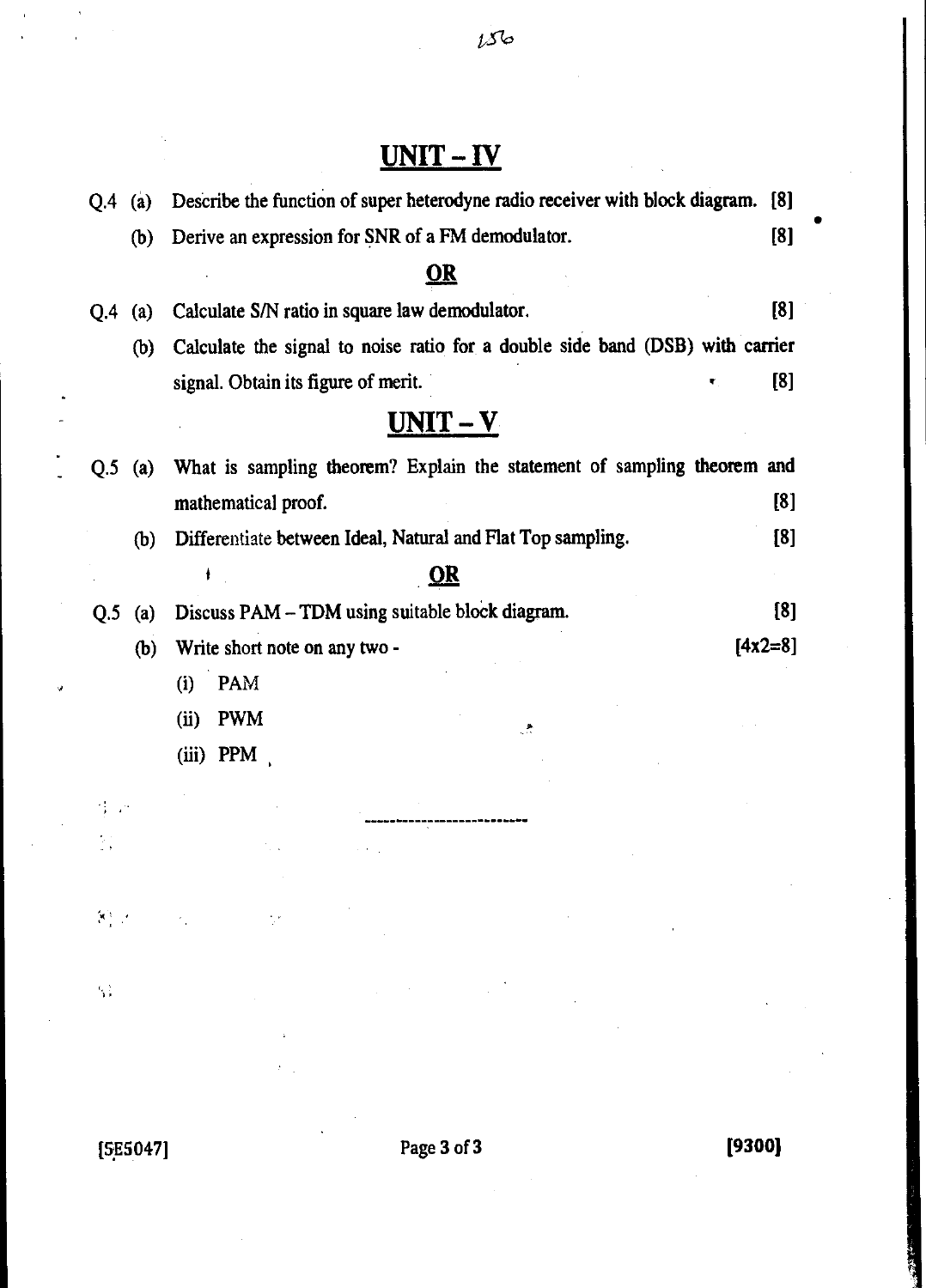|               |     | Roll No.<br>Total No of Pages: 3                                                                                                                                                                                                 |     |
|---------------|-----|----------------------------------------------------------------------------------------------------------------------------------------------------------------------------------------------------------------------------------|-----|
|               |     | <b>5E5048</b>                                                                                                                                                                                                                    |     |
| <b>5E5048</b> |     | B. Tech. V Sem. (Main/Back) Exam., Nov.-Dec.-2016                                                                                                                                                                                |     |
|               |     | <b>Electrical &amp; Electronics Engineering</b>                                                                                                                                                                                  |     |
|               |     | <b>5EX6.3A Introduction to VLSI</b>                                                                                                                                                                                              |     |
|               |     | <b>Common with EX EE</b>                                                                                                                                                                                                         |     |
|               |     | <b>Time: 3 Hours</b><br><b>Maximum Marks: 80</b><br>Min. Passing Marks Main: 26                                                                                                                                                  |     |
|               |     | <b>Min. Passing Marks Back: 24</b>                                                                                                                                                                                               |     |
|               |     | Instructions to Candidates:                                                                                                                                                                                                      |     |
|               |     | Attempt any five questions, selecting one question from each unit. All questions<br>carry equal marks. Schematic diagrams must be shown wherever necessary. Any<br>data you feel missing suitably be assumed and stated clearly. |     |
|               |     | Units of quantities used/calculated must be stated clearly.                                                                                                                                                                      |     |
|               |     | Use of following supporting material is permitted during examination.<br>(Mentioned in form No. 205)                                                                                                                             |     |
| <u>1. NIL</u> |     | <u> 2. NIL  </u>                                                                                                                                                                                                                 |     |
|               |     |                                                                                                                                                                                                                                  |     |
|               |     |                                                                                                                                                                                                                                  |     |
|               |     | UNIT – I                                                                                                                                                                                                                         |     |
| 0.1           | (a) | Derive the V-I characteristics of enhancement MOSFET.                                                                                                                                                                            | [8] |
|               |     | (i)<br>Ohmic region                                                                                                                                                                                                              |     |
|               |     | Saturation region<br>(ii)                                                                                                                                                                                                        |     |
|               | (b) | Explain the PMOS fabrication process in detail using suitable diagram.                                                                                                                                                           | [8] |
|               |     | OR                                                                                                                                                                                                                               |     |
| Q.1           | (a) | Explain depletion mode MOSFET using suitable diagram                                                                                                                                                                             | [8] |
|               | (b) | Explain the Twin – Tub CMOS fabrication process using suitable diagram.                                                                                                                                                          | [8] |
|               |     |                                                                                                                                                                                                                                  |     |
| [5E5048]      |     | Page 1 of 3<br>[3520]                                                                                                                                                                                                            |     |
|               |     |                                                                                                                                                                                                                                  |     |
|               |     |                                                                                                                                                                                                                                  |     |

法法法法法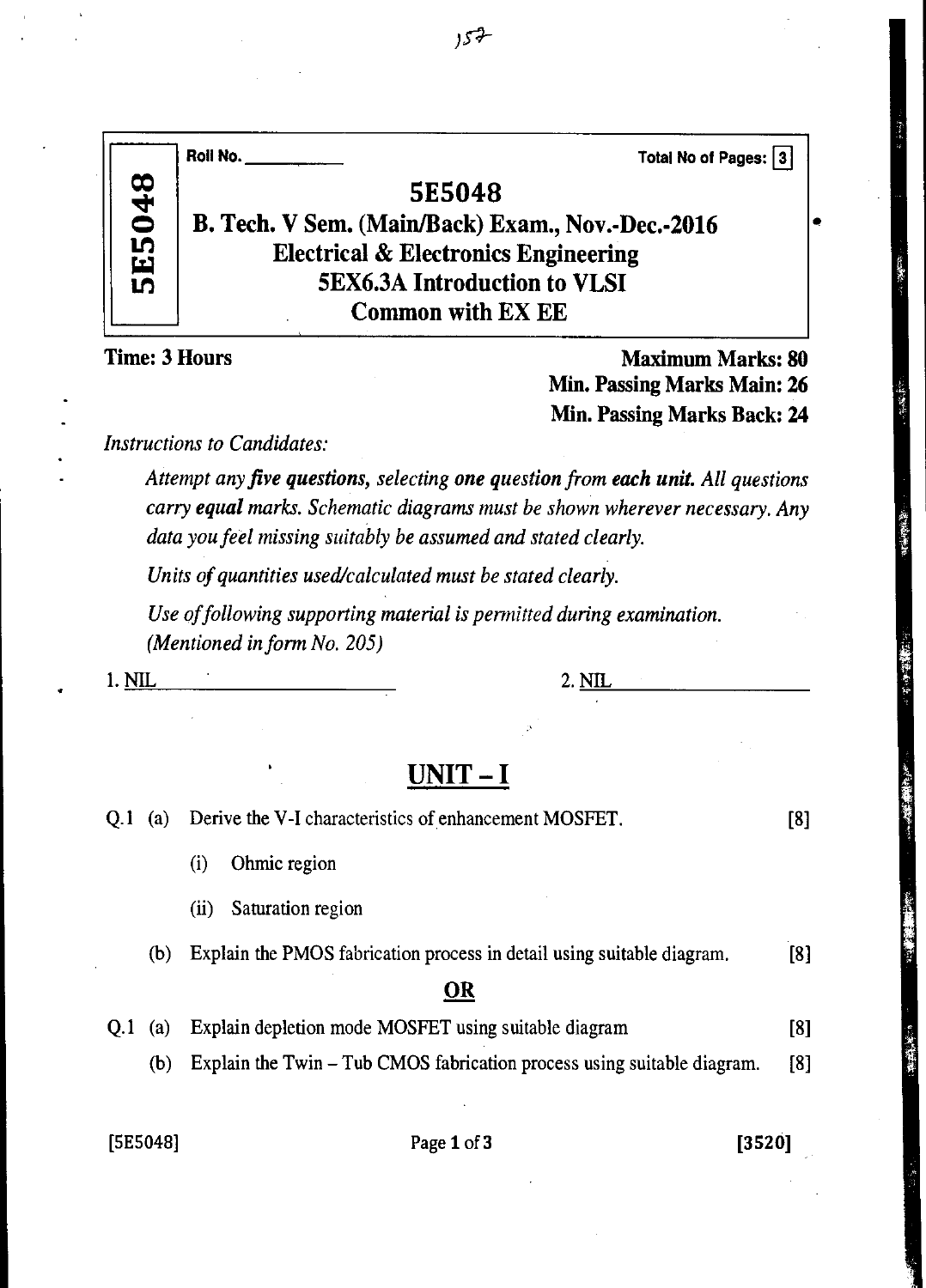## $UNIT - II$

(b) What are the factors which effect the threshold voltage? Derive expression for threshold voltage. [8]

### **OR**

- Q.2 (a) Prove that the pull-up to pull down ratio for a NMOS inverter is  $4:1$ , when it is driven by another inverter. [8]
	- (b) Derive  $I_{ds} - V_{ds}$  relationship for MOSFET. [8]

## UNIT - III

Q.3 Implement following gate using transmission gate. [4x4=16]

- (a) OR gate
- (b) AND gate
- (c) NOR gate
- (d) NAND gate

### **OR**

|  | Q.3 Realize the following logic expression using CMOS inverter. | $[4 \times 4 = 16]$ |
|--|-----------------------------------------------------------------|---------------------|
|--|-----------------------------------------------------------------|---------------------|

- (a)  $A.B+\overline{A} \ \overline{B}$
- (b)  $A.B.\overline{C} + \overline{A} B C$
- $(c)$  A.B.C.D
- (b)  $AB+BC+AC$

## UNIT-IV

Q.4 (a) Write a short note on "Layout optimization for performance". [8] (b) Draw the stick diagram and layout for the following Boolean expression - [8]  $Y = A.B + C.D + E$ 

### $[3520]$  Page 2 of 3 [3520]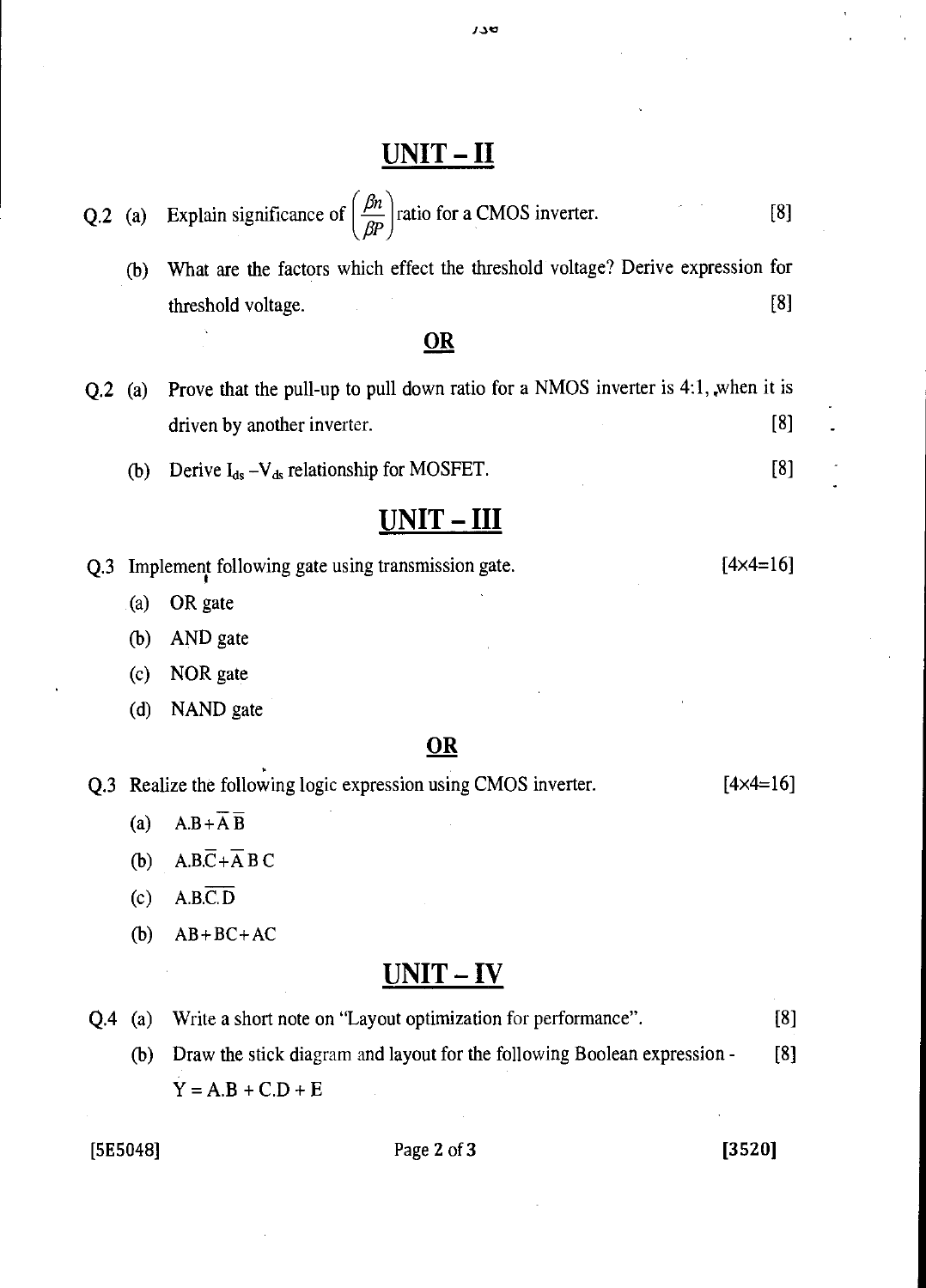Q.4 (a) Explain different types of layout design rules and compare them with

|     |     | application.                                                         | [8]       |
|-----|-----|----------------------------------------------------------------------|-----------|
|     | (b) | Draw the stick diagram of:                                           | $[4+4=8]$ |
|     |     | 3 I/P NAND gate<br>(i)                                               |           |
|     |     | 3 I/P NOR gate<br>(ii)<br>۳                                          |           |
|     |     | UNIT – V                                                             |           |
| Q.5 | (a) | Write VHDL code for 4:1 multiplexer in behavioral style of modeling. | [8]       |
|     | (b) | Write VHDL code for full adder and full sub tractor.                 | [8]       |
|     |     | OR                                                                   |           |
| Q.5 | (a) | Write VHDL code for 4 bits adder using full adder.                   | [8]       |
|     | (b) | Explain package in VHDL. Explain difference between function         | and       |
|     |     | procedure.                                                           | [8]       |

 $[5E5048]$  Page 3 of 3 [3520]

医原子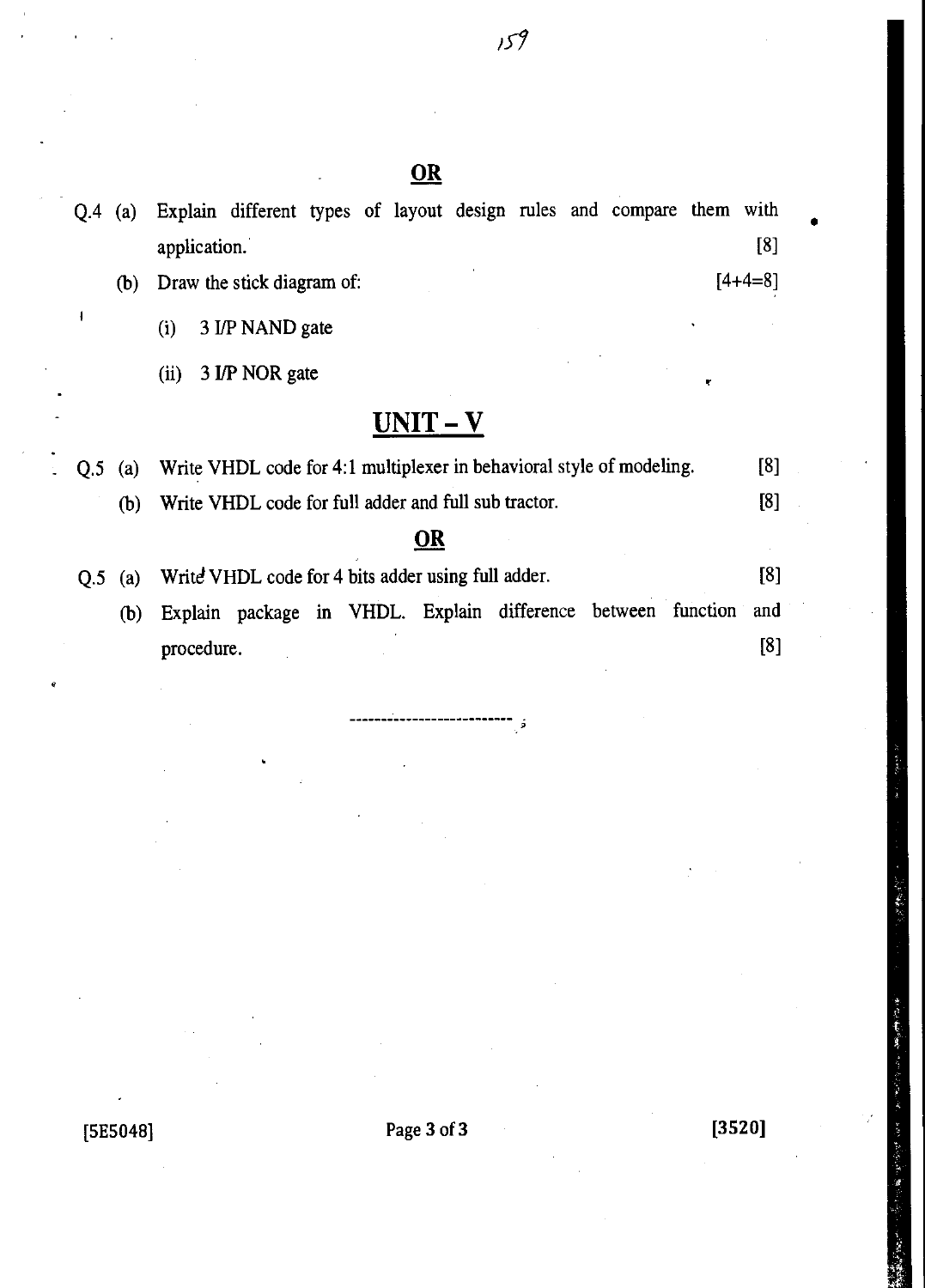|               | Total No of Pages: 3<br>Roll No.                 |
|---------------|--------------------------------------------------|
| <b>5E3126</b> | <b>5E3126</b>                                    |
|               | B. Tech. V Sem. (Old Back) Exam., Nov.-Dec.-2016 |
|               | <b>Electrical Engineering</b>                    |
|               | <b>5EE4 (O) Generation of Electrical Power</b>   |
|               |                                                  |

Time: 3 Hours Maximum Marks: 80 Min. Passing Marks Main: 26 Min. Passing Marks Back: 24

*Instructions to Candidates:* 

*Attempt any five questions, selecting one question from each unit. All questions carry equal marks. Schematic diagrams must be shown wherever necessary. Any data you feel missing suitably be assumed and stated clearly.* 

*Units of quantities used/calculated must be stated clearly.* 

*Use of following supporting material is permitted during examination. (Mentioned in form No. 205)* 

1. NIL 2. NIL 2.  $\overline{\text{NIL}}$ 

## **UNIT - I**

- Q.1 (a) Distinguish between a breeder reactor and a converter reactor. Derive an expression for maximum conversion of fertile material in a converter reactor. [8]
	- (b) How can hydro plants be classified according to following? [8]
		- (i) Water flow regulation
		- (ii) Head & Load

### **OR**

Q.1 (a) Briefly discuss the functions of following equipments in a steam station - [8]

- (i) Condenser
- (ii) Cooling towers
- (iii) Economizer
- (iv) Feed water heater

## $[5E3126]$  Page 1 of 3 **[1220]**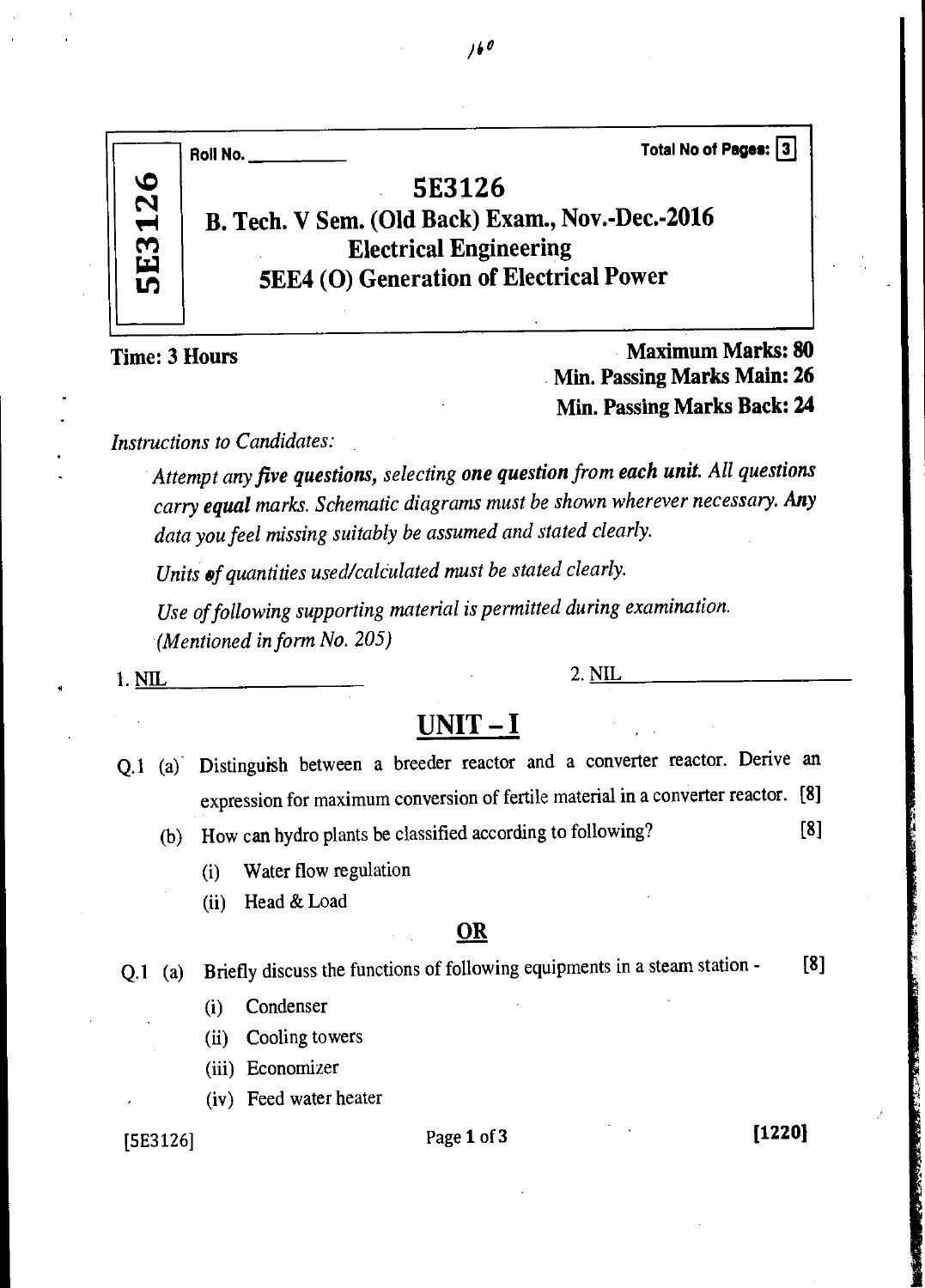(b) Explain the basic schemes and working principle of Gas Power Plant with open cycle. [8]

*/6*<sup>1</sup>

## **UNIT - II**

- Q.2 (a) Explain the impact of thermal and hydro power station on environment. [8]
	- (b) How can solar energy be converted into electrical energy? Give a diagram showing the elements of such a plant. [8]

### **OR**

Q.2 (a) Give a brief classification of various energy resources. What is the future of non — conventional energy sources in India? [8] (b) What do you mean by Global Warming? What will happen due to it? [8]

## **UNIT - III**

| Q.3 | (a) | What are the disadvantages of low power factor? Explain the methods of power |     |
|-----|-----|------------------------------------------------------------------------------|-----|
|     |     | factor improvement.                                                          | [8] |
|     | (b) | Define the following terms for a power station:                              | [8] |
|     |     | Diversity factor<br>$\bf(1)$                                                 |     |

(ii) Load factor

(iii) Utilization factor

(iv) Annual plant capacity factor

### **OR**

- Q.3 (a) What is the difference between chronological curve and load duration curve? Explain the difference between base load and peak load also. [8]
	- (b) The maximum demand of power plant is 80 MW. The capacity factor is 0.5 and the utilization factor is  $0.8$ . Find  $-$  [8]

(i) Load factor

(ii) Plant capacity

(iii) Reserve capacity

(iv) Annual energy production

 $[5E3126]$  Page 2 of 3 [1220]

•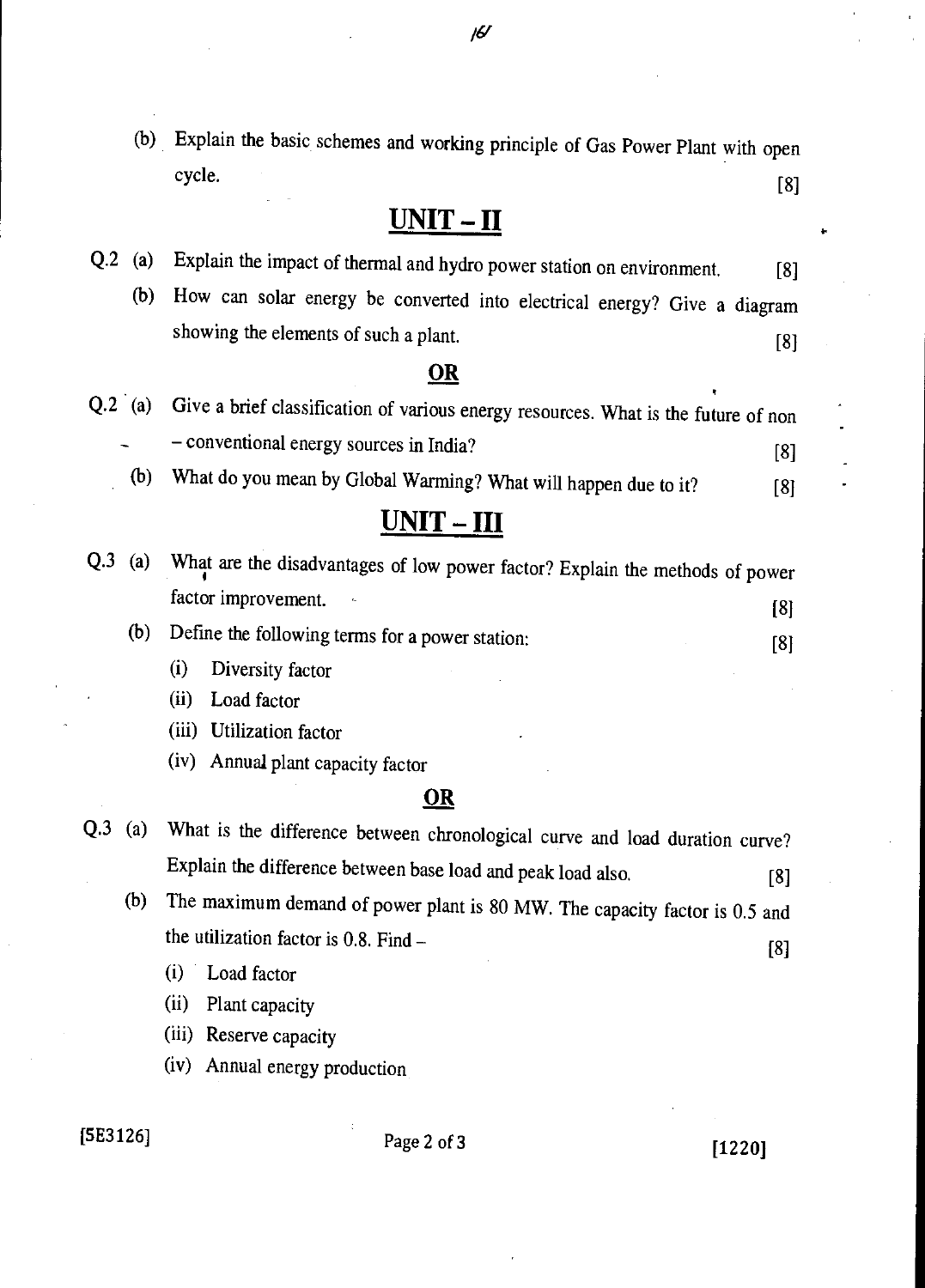## UNIT-IV

|     | $Q.4$ (a) | Calculate the most economical power factor when KW demand is constant.          | [8] |  |
|-----|-----------|---------------------------------------------------------------------------------|-----|--|
|     | (b)       | Explain the role of load diversity in power system economics.                   | [8] |  |
|     |           | <u>OR</u>                                                                       |     |  |
| O.4 | (a)       | Explain the concept of co- generation and energy conservation in terms of power |     |  |
|     |           | plant economics.                                                                | [8] |  |
|     | (b)       | Explain the capital cost, annual fixed and operating costs of plants.           | [8] |  |
|     |           | $UNIT-V$                                                                        |     |  |
| Q.5 | (a)       | Distinguish between operating reserve and spinning reserve. Explain why         |     |  |
|     |           | the size of power plant units have been continuously increasing for the         |     |  |
|     |           | past many years.                                                                | [8] |  |
|     | (b)       | How do demand factor, load factor and diversity factor in a power system affect |     |  |
|     |           | the fixation of tariffs?                                                        | [8] |  |

### **OR**

- Q.5 (a) Explain flat demand rate and straight meter rate in terms of Electrical tariff. [8]
	- (b) Describe in detail methods of selection and location of various power plants. [8]

 $162$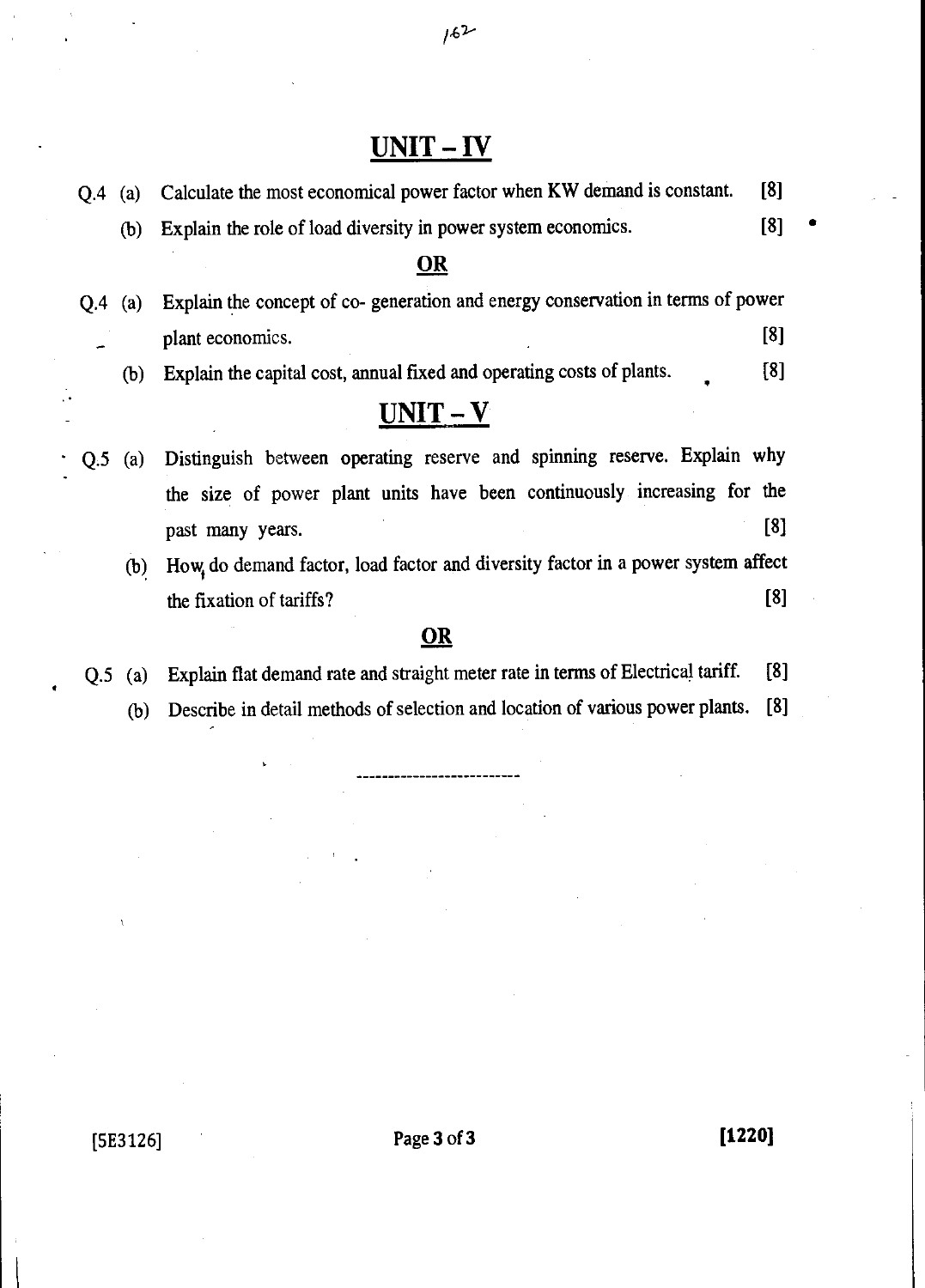a ai a in in 1919. Bha dhun ai chuidheadh an tha an cho a' an chomh-ainm an chomh-ai

 $\boldsymbol{\tilde{\mathsf{N}}}$ **en to** 

**AMAD AREA** 

**5E3128 B. Tech. V Sem. (Old Back) Exam., Nov.-Dec.-2016 Electrical Engineering 5EE6.1 (0) Advanced Distribution Systems** 

**Roll No. Total No of Pages: 13** 

## **Time: 3 Hours Maximum Marks: 80**. **Min. Passing Marks Main: 26 Min. Passing Marks-Back: 24**

## *Instructions to Candidates:*

*Attempt any five questions, selecting one question from each unit All questions carry equal marks. Schematic diagrams must be shown wherever necessary. Any data you feel missing suitably be assumed and stated clearly.* 

*Units of quantities used/calculated must be stated clearly.* 

*Use of following supporting material is permitted during examination. (Mentioned in form No. 205)* 

*1.* NIL 2. NIL

## **UNIT — I**

Q.1 Explain load forecasting — regression analysis in detail along with correlation  $[16]$ 

### **OR**

- Q.1 Write short notes on:
	- (a) Future distribution systems [8]

(b) Load growth factors [8]

## **UNIT—II**

Q.2 Explain operation criterion and various standards in detail for voltage control. [16]